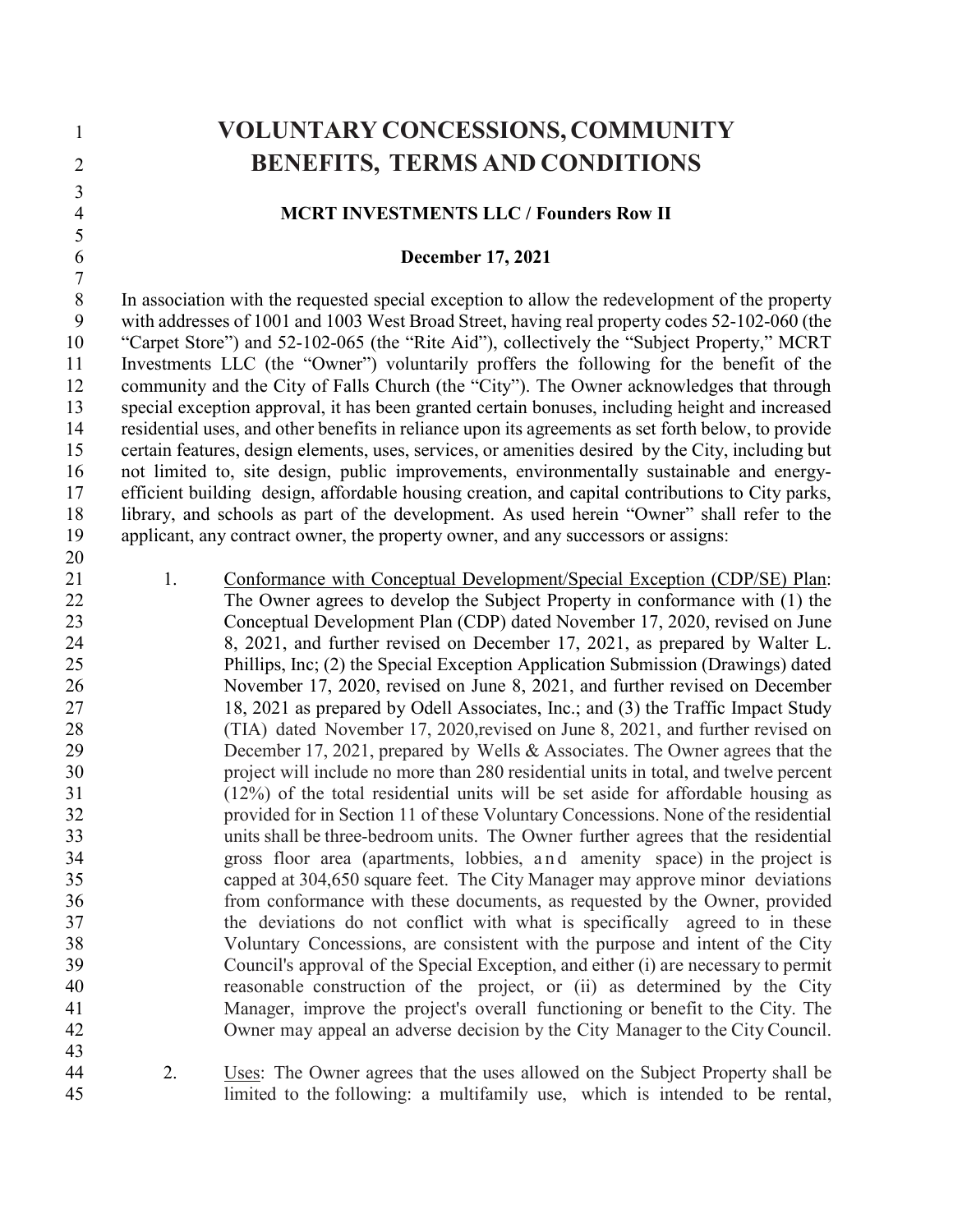| 46     | but can be converted to condominiums at the discretion of the Owner, and      |
|--------|-------------------------------------------------------------------------------|
| 47     | ground floor uses as described below. Uses shall be approximately as shown in |
| 48     | the building square foot amounts and in the locations on the CDP.             |
| 49     |                                                                               |
| 50     | i.<br>Ground Floor Uses.                                                      |
| 51     | i. Commercial Plan. The Owner shall provide the following ground floor        |
| 52     | uses:                                                                         |
| 53     | 1. A minimum of 22,000 square feet of ground floor space shall                |
| 54     | be reserved for retail sales and services allowed by the B-1                  |
| 55     | Zoning district, except as expressly prohibited in the following              |
| 56     | subsection. Of the 22,000 square feet, a minimum of 10,000                    |
| 57     | square feet will be designated for restaurant or associated food              |
| 58     | and beverage uses. The Owner commits to using commercially                    |
| 59     | reasonable efforts to market the retail space as described in the             |
| 60     | attached "Founders Row - Merchandising Plan," and                             |
| 61     | anticipates a variety of retail sales uses and restaurant types,              |
| 62     | including, but not limited to restaurants (either fast casual or              |
| 63     | full-service), bakery/cafés, and neighborhood-serving retail                  |
| 64     | tenants.                                                                      |
| 65     | 2. A minimum of 5,000 square feet shall be reserved for a Co-                 |
| 66     | Working space to be utilized by residents of the multifamily                  |
| 67     | community, along with non-community users on a membership                     |
| 68     | basis. The Co-Working space shall also have a conference room                 |
| 69     | available for reservation by City-affiliated civic associations.              |
| 70     | The location of the entrance to the Co-Working space shall be                 |
| 71     | at least partially at grade with visibility from the street sidewalk          |
| 72     | along South West Street.                                                      |
| 73     | ii. Prohibited. The following uses shall be prohibited in the ground floor    |
| 74     | of the proposed building:                                                     |
| 75     | 1. Public buildings and facilities                                            |
| 76     | 2. Hotels, motels                                                             |
| 77     | 3. Inns, bed and breakfasts                                                   |
| $78\,$ | 4. Group homes permitted by Section 48-486(10)                                |
| 79     | 5. Parking lots as a principal use                                            |
| 80     | 6. Self-service laundries                                                     |
| 81     | 7. Shoe repair shops                                                          |
| 82     | 8. Antique shops                                                              |
| 83     | 9. Mortuaries                                                                 |
| 84     | 10. Adult uses                                                                |
| 85     | 11. Any drug paraphernalia establishment                                      |
| 86     | 12. Amusement arcade, as a principal or accessory use                         |
| 87     | 13. Satellite television antenna or ground-mounted conventional               |
| 88     | television or radio antenna                                                   |
| 89     | 14. The preparation, processing, assembling of electronic devices             |
| 90     | and equipment, including computer systems, communication                      |
| 91     | systems, security systems, fire protection systems, control                   |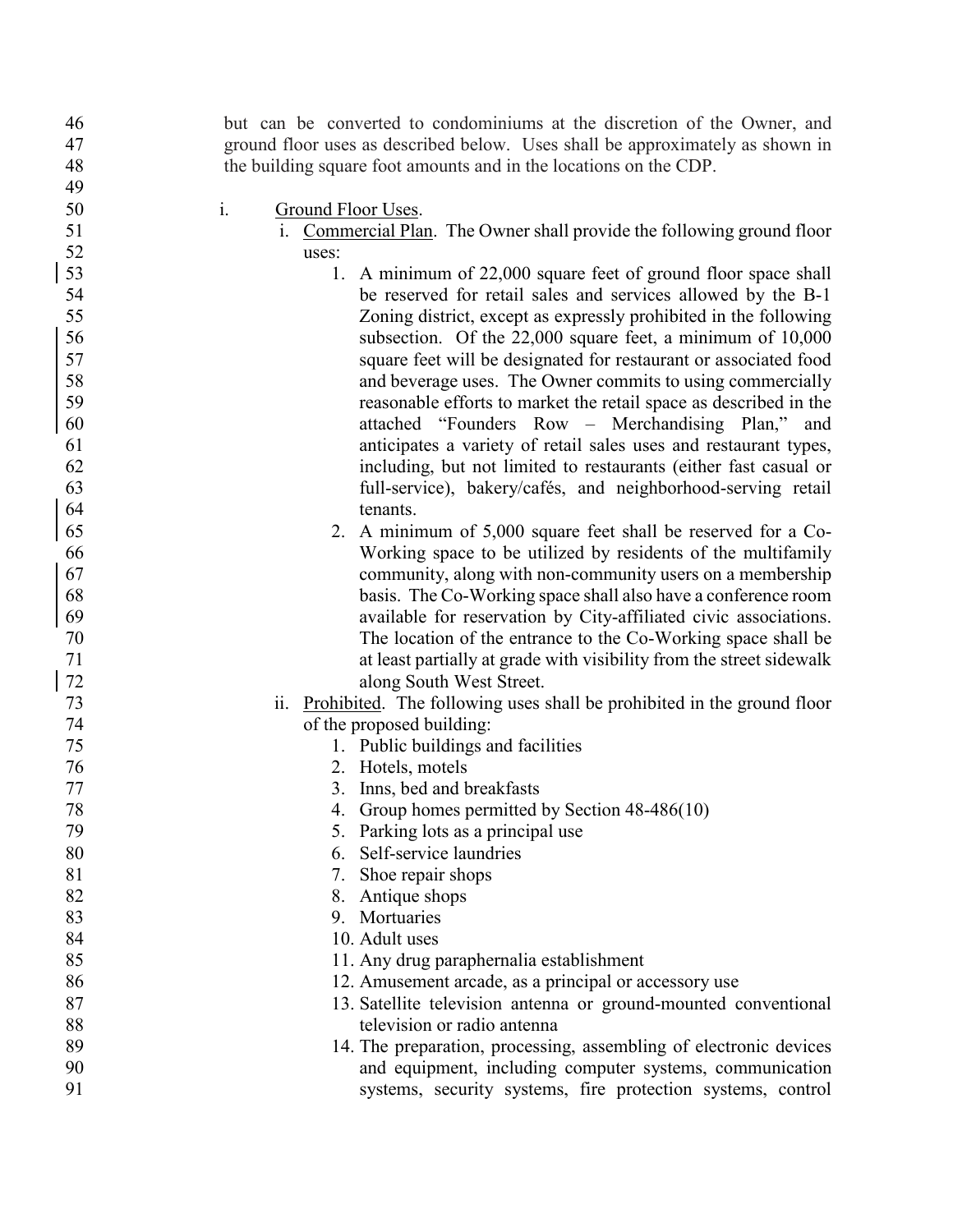| 92  |    |              | systems and the like                                                              |
|-----|----|--------------|-----------------------------------------------------------------------------------|
| 93  |    |              | 15. Temporary shelters                                                            |
| 94  |    |              | 16. Auction house                                                                 |
| 95  |    |              | 17. Flea market                                                                   |
| 96  |    |              | 18. Blood bank                                                                    |
| 97  |    |              | 19. Car wash                                                                      |
| 98  |    |              | 20. Rental car offices or sales                                                   |
| 99  |    |              | 21. Car dealerships                                                               |
| 100 |    |              | 22. Gun stores or firearm dealers, or shooting ranges                             |
| 101 |    |              | 23. Church, temple, synagogue, mosque, or other house of worship                  |
| 102 |    |              | 24. Stores selling primarily tobacco, electronic cigarettes, vaping               |
| 103 |    |              | supplies, e-liquids or similar materials, or cannabis products.                   |
| 104 |    |              |                                                                                   |
| 105 | 3. |              | Ground Floor Design Requirements: The Owner agrees that the following design      |
| 106 |    |              | standards shall be met for all commercial space identified as part of the GLA in  |
| 107 |    | the project: |                                                                                   |
| 108 |    | i.           | Retail ceiling heights: the ground floor retail spaces shall be constructed       |
| 109 |    |              | with a minimum interior ceiling height in at least 75% of the retail space        |
| 110 |    |              | (measured "slab to slab") of at least 16 feet in height.                          |
| 111 |    | ii.          | The Owner agrees that the ground floor retail or other ground floor               |
| 112 |    |              | commercial space wall fronting W. Broad Street or S. West Street shall            |
| 113 |    |              | have an average 40% transparency (meaning a clear view from the                   |
| 114 |    |              | outside to the interior space and activity and not obstructed by drapes or        |
| 115 |    |              | blinds, or by any other window coverings, or shelving or other furniture)         |
| 116 |    |              | for the area of any wall facing said streets that is between three (3) feet       |
| 117 |    |              | and eight (8) feet above grade. This provision is not intended to prohibit        |
| 118 |    |              | merchandise displays that are viewed from the street within the                   |
| 119 |    |              | transparency area or restaurants that utilize blinds or curtains to               |
| 120 |    |              | intermittently shade customers from unwelcomed sunlight. Further, this            |
| 121 |    |              | provision is not intended to prohibit restaurants from placing seating            |
| 122 |    |              | adjacent to windows.                                                              |
| 123 |    | iii.         | The Owner agrees that all retail businesses that front W. Broad Street and        |
| 124 |    |              | S. West Street shall have retail storefront entrances that provide retail         |
| 125 |    |              | customers ingress and egress to and from the adjacent street.                     |
| 126 |    | iv.          | At least 5,000 square feet of ground floor space shall have access to a           |
| 127 |    |              | ventilation shaft through the roof that meets all City Building Code              |
| 128 |    |              | requirements for restaurant use. Such access shall be provided prior to           |
| 129 |    |              | issuance of a certificate of occupancy for ground floor restaurant spaces.        |
| 130 |    | V.           | Prior to issuance of a certificate of occupancy for the final five percent $(5%)$ |
| 131 |    |              | of the total residential units, the Owner agrees that the shell retail spaces     |
| 132 |    |              | for the entirety of the project will be completed, and that a minimum of          |
| 133 |    |              | 50% of the total commercial retail will have tenant improvements                  |
| 134 |    |              | underway. These shell commercial spaces will include installed water and          |
| 135 |    |              | sewer lines available within or below the tenant's individual space;              |
| 136 |    |              | adequate utilities including electrical power and natural gas located in the      |
| 137 |    |              | Landlord's utility rooms; shaft access for kitchen exhaust vents and HVAC         |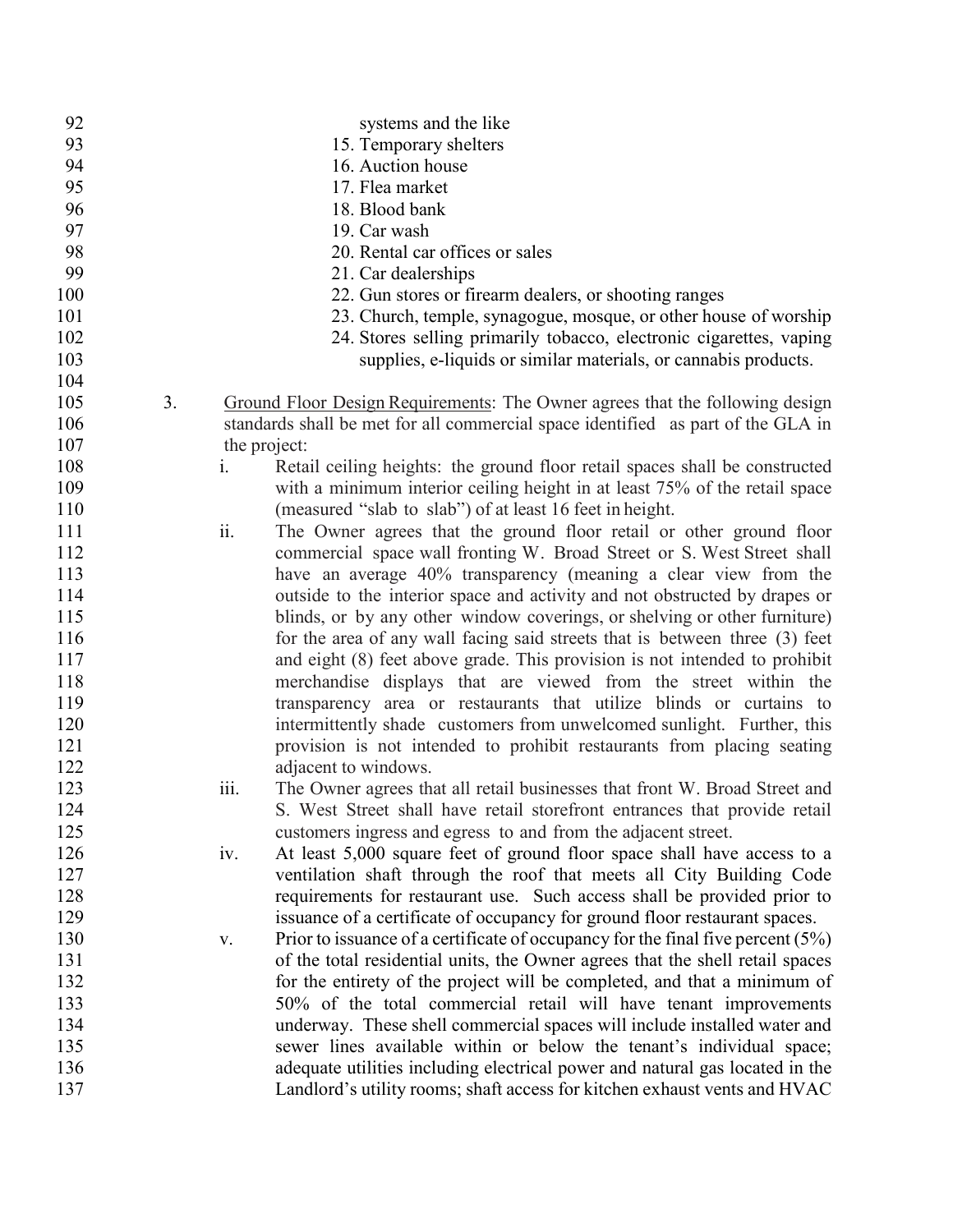line sets; and adequate designated rooftop space for the installation of the tenant's HVAC equipment. The vacant spaces will be climate controlled 140 to prevent freezing of lines.

4. Architecture, Urban Design, and Streetscape

- i. Architecture: The architectural design and building materials shall be in general conformance with the illustrative elevations included in the special exception application, but may be modified by the Applicant as part of final engineering and building design, provided that such modifications provide an equivalent quality of design and materials to those shown on the illustrative elevations included in the special exception application, subject to approval by the Planning Commission with recommendation by the Architectural Advisory Board. Any exterior vents on the façade shall be painted to match the color of the surrounding material.
- ii. Streetscape:
- i. The Owner agrees to construct streetscape improvements along W. Broad Street and S. West Street in conformance with the City of Falls Church's Streetscape Standards adopted March 13, 2017. Notwithstanding the above, the streetscape design for the public park/open space and areas adjacent to it at the intersection of S. West and Ellison Streets will be designed to integrate into the overall design of the open space and may deviate from the adopted Streetscape Standards. Streetscape improvements along Ellison Street shall be provided with appropriate residential-scale streetscape.
- ii. The Owner agrees that only in instances where outdoor dining is to be located, or obstructions such as tree pits prevent the required Clear Sidewalk, modifications to the streetscape or a decrease in the required Clear Sidewalk to not less than six (6) feet shall be permitted to allow a restaurant tenant a commercially reasonable amount of space for outdoor dining.
- iii. The Owner agrees to maintain the streetscape improvements (including street trees but excluding maintenance of and cost of electricity for City standard streetlights) constructed as part of this 171 project as long as the project remains. The terms of such maintenance responsibilities will be set forth in a Streetscape Maintenance Agreement to be negotiated between the Owner and the City, which agreement will be finalized, approved by the City Manager, and executed by the Owner prior to issuance of a Certificate of Occupancy for any occupiable space in the project.
- iv. The Owner agrees to install an exterior electrical outlet (duplex outlet) on the top of each electrical pole in a planter bed. If a pole is not located in the planting bed, the outlet shall be installed on the closest pole. Additionally, an exterior water bib shall be installed every 100 linear feet along S. West Street and W. Broad Street along the building face.
- iii. Publicly Accessible Spaces. The Owner agrees to set aside two spaces at the project as publicly accessible open areas, the use and design of which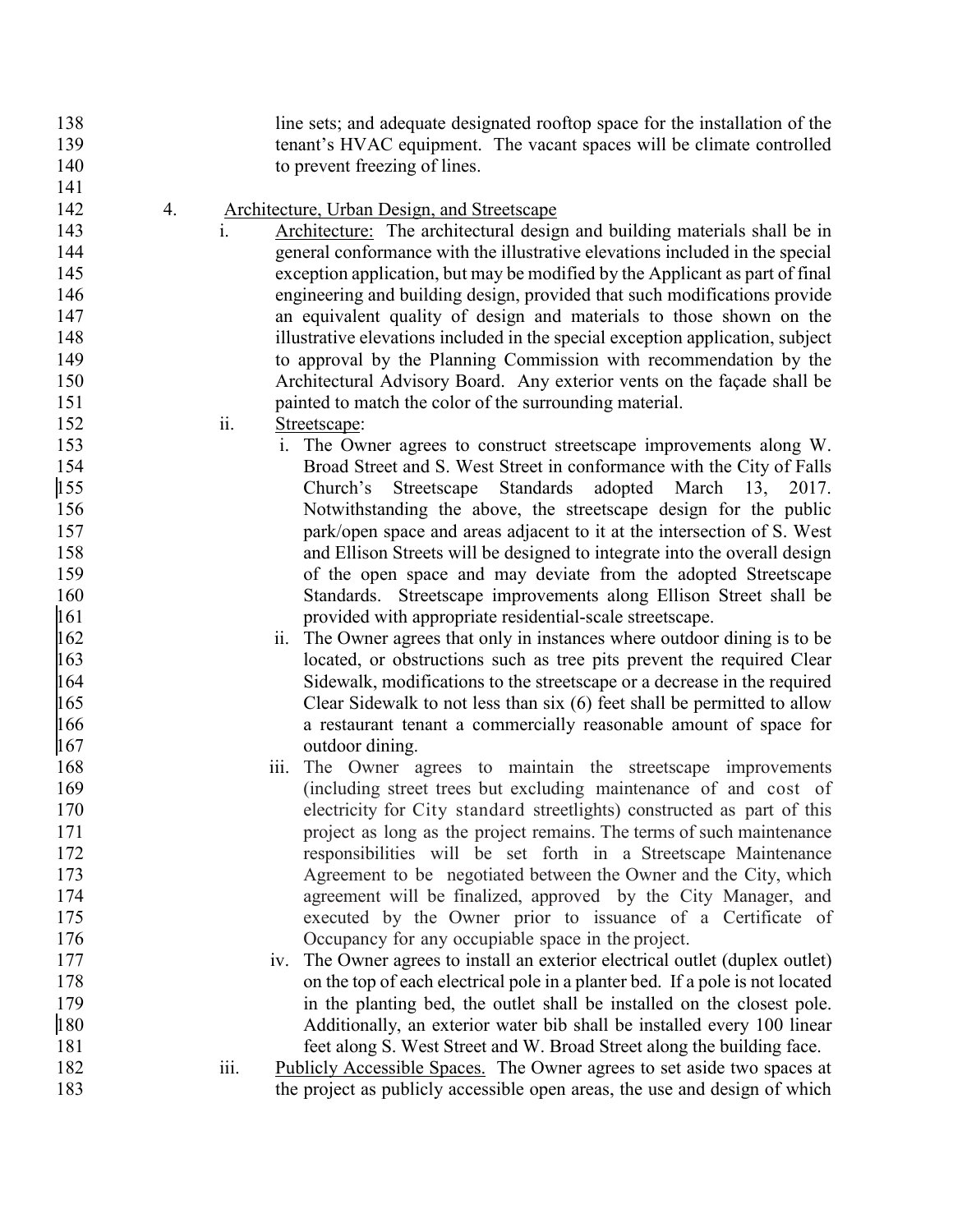| 184 |    | will be defined during the Site Plan process. One space shall be located                    |
|-----|----|---------------------------------------------------------------------------------------------|
| 185 |    | near the intersection of West Broad and South West Streets (currently                       |
| 186 |    | labeled as "Founders Plaza" on submission documents); the second space                      |
| 187 |    | shall be located at the intersection of South West and Ellison Streets                      |
| 188 |    | (currently labeled as "The Lawn" on submission documents).                                  |
| 189 |    | Pedestrian Pathway. The Owner agrees to create a safe passageway for<br>iv.                 |
| 190 |    | north-south pedestrian connectivity along the western boundary of the                       |
| 191 |    |                                                                                             |
| 192 |    | property. This pathway will provide free and clear passage from W. Broad                    |
|     |    | Street to Ellison Street. The building's electrical infrastructure located in               |
| 193 |    | that general vicinity as illustrated on the site plan will be appropriately                 |
| 194 |    | screened and gated to prevent interference.                                                 |
| 195 |    |                                                                                             |
| 196 | 5. | Utilities                                                                                   |
| 197 |    | $\mathbf{i}$ .<br>The Owner agrees to provide two, 2" empty conduits for fiber optic cable, |
| 198 |    | for use by the City, to run under the West Broad Street sidewalks and                       |
| 199 |    | crosswalks constructed by the Owner. The conduit and pull boxes shall be                    |
| 200 |    | located along the frontage of the lot and shall comply with the specifications              |
| 201 |    | provided by the City. Pull boxes shall be placed at each intersection corner                |
| 202 |    | and with spacing not to exceed 600'. Pull boxes located at intersection                     |
| 203 |    | corners shall have separate pull boxes from the traffic signal boxes;                       |
| 204 |    | however, two, 2" conduits will be required to connect the two pull boxes.                   |
| 205 |    | ii.<br>Sanitary Sewer Capacity: The Owner agrees to conduct a sewer capacity                |
| 206 |    | analysis by a qualified engineer to an extent determined by the Director of                 |
| 207 |    | Public Works, but not more than 1,000 feet downstream of the project in                     |
| 208 |    | any direction. During Site Plan the Owner and Public Works will determine                   |
| 209 |    |                                                                                             |
|     |    | if any sanitary sewer improvements are necessary to alleviate capacity                      |
| 210 |    | concerns identified after development flows are modeled. The design and                     |
| 211 |    | construction costs to perform necessary improvements (excluding capacity                    |
| 212 |    | analysis) will be determined during Site Plan approval. The Owner agrees                    |
| 213 |    | to design and construct the system improvements. The City will waive part                   |
| 214 |    | or all of Sewer Availability fees in an amount equal to the verified costs of               |
| 215 |    | design and construction of said improvements.                                               |
| 216 |    | Stormwater Fund Contribution: The Owner agrees to contribute \$20,000<br>111.               |
| 217 |    | to the City's Stormwater Fund for the purpose of mitigating the removal                     |
| 218 |    | of currently existing on-site tree canopy coverage. The City Arborist is to                 |
| 219 |    | determine how these funds are utilized. The total contribution shall be                     |
| 220 |    | paid at the time of the issuance of the first residential certificate of                    |
| 221 |    | occupancy.                                                                                  |
| 222 |    |                                                                                             |
| 223 | 6. | <b>Community Benefits</b>                                                                   |
| 224 |    | i.<br>Schools Capital Cost Contribution. The Owner agrees to make a voluntary               |
| 225 |    | contribution to the City of Falls Church to offset school capital costs in the              |
| 226 |    | amount of \$310,000 (equivalent to approximately \$1,250 per market rate                    |
| 227 |    | rental apartment). The total contribution shall be paid at the time of the                  |
| 228 |    | issuance of the first residential certificate of occupancy.                                 |
|     |    | ii.                                                                                         |
| 229 |    | Libraries. In return for various benefits to the Owner granted through the                  |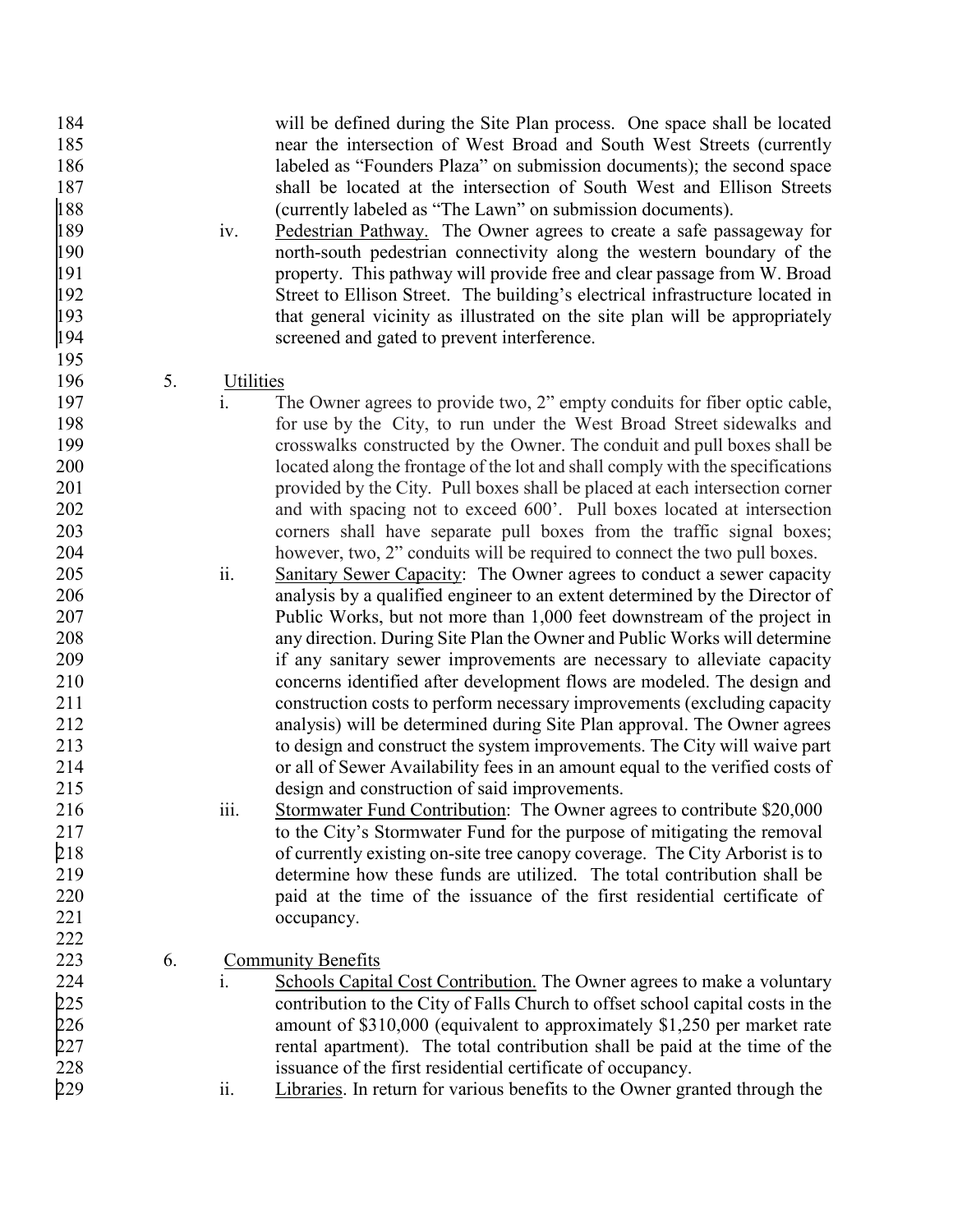- 230 special exception process and to ameliorate the increase in residents 231 resulting from the Special Exception Approval, the Owner agrees to 232 increase the sustainability of its project by contributing to the City's 233 libraries. The Owner agrees to provide a contribution to the City of 234 \$25,000 (equivalent to approximately \$100 per market rate rental \$25,000 (equivalent to approximately \$100 per market rate rental 235 apartment) in support of community improvements and future planned 236 upgrades to City libraries. The total contribution will be paid prior to 237 issuance of the first residential certificate of occupancy.
- 238 iii. Parks and Recreation. In return for various benefits to the Owner granted<br>239 through the special exception process and to ameliorate the reduction of 239 through the special exception process and to ameliorate the reduction of open space in the City and increase in residents resulting from the Special 240 open space in the City and increase in residents resulting from the Special 241 Exception Approval, the Owner agrees to increase the sustainability of its 242 project by contributing to the City's parks. The Owner agrees to provide a<br>243 contribution to the City of \$25,000 (equivalent to approximately \$100 per 243 contribution to the City of \$25,000 (equivalent to approximately \$100 per<br>244 market rate rental apartment) in support of community improvements and 244 market rate rental apartment) in support of community improvements and<br>245 the state planned upgrades to City-owned parks. The total contribution will future planned upgrades to City-owned parks. The total contribution will 246 be paid prior to issuance of the first residential certificate of occupancy.
- 248 7. Public Art

247

263

- 249 i. Founders Plaza Art Installation. The Owner agrees to install a public art 250 display located within the "Founders Plaza." The selection of the art object<br>251 tiself shall be subject to a public review process including, but not limited itself shall be subject to a public review process including, but not limited 252 to, Planning Commission, the Arts & Humanities Council, and work shops<br>253 the process shall be involving local schools and the broader public. The process shall be involving local schools and the broader public. The process shall be 254 governed as a Site Plan Amendment subject to Planning Commission<br>255 approval. The Amendment shall occur prior to the issuance of the first approval. The Amendment shall occur prior to the issuance of the first 256 certificate of occupancy.
- 257 ii. Historical Markers. The Owner agrees to install a minimum of two (2)<br>258 historical markers on the property, referencing the history of the site and historical markers on the property, referencing the history of the site and 259 surrounding neighborhood. The markers will be located in publicly-260 accessible open space, and the content of the markers will be determined in 261 conjunction with the Arts & Humanities Council, along with the Falls 262 Church Historic Commission.
- 264 8. Public Safety
- 265 i. Public Safety Radio: The Owner agrees to ensure that all buildings and 266 parking garages on the Subject Property are constructed in a manner 267 that permits public safety radio signals to be transmitted and received 268 throughout all areas within the building and from those areas to all outdoor 269 areas of the property that is the subject of the Special Exception. The 270 Owner will install the necessary equipment and, with at least five days' 271 notice to the City Manager, perform a radio transmission test upon 272 completion of the project, but prior to issuance of the first Certificate of 273 Occupancy, in order to establish that there exists the ability to transmit 274 and receive public safety radio signals from the interior of the building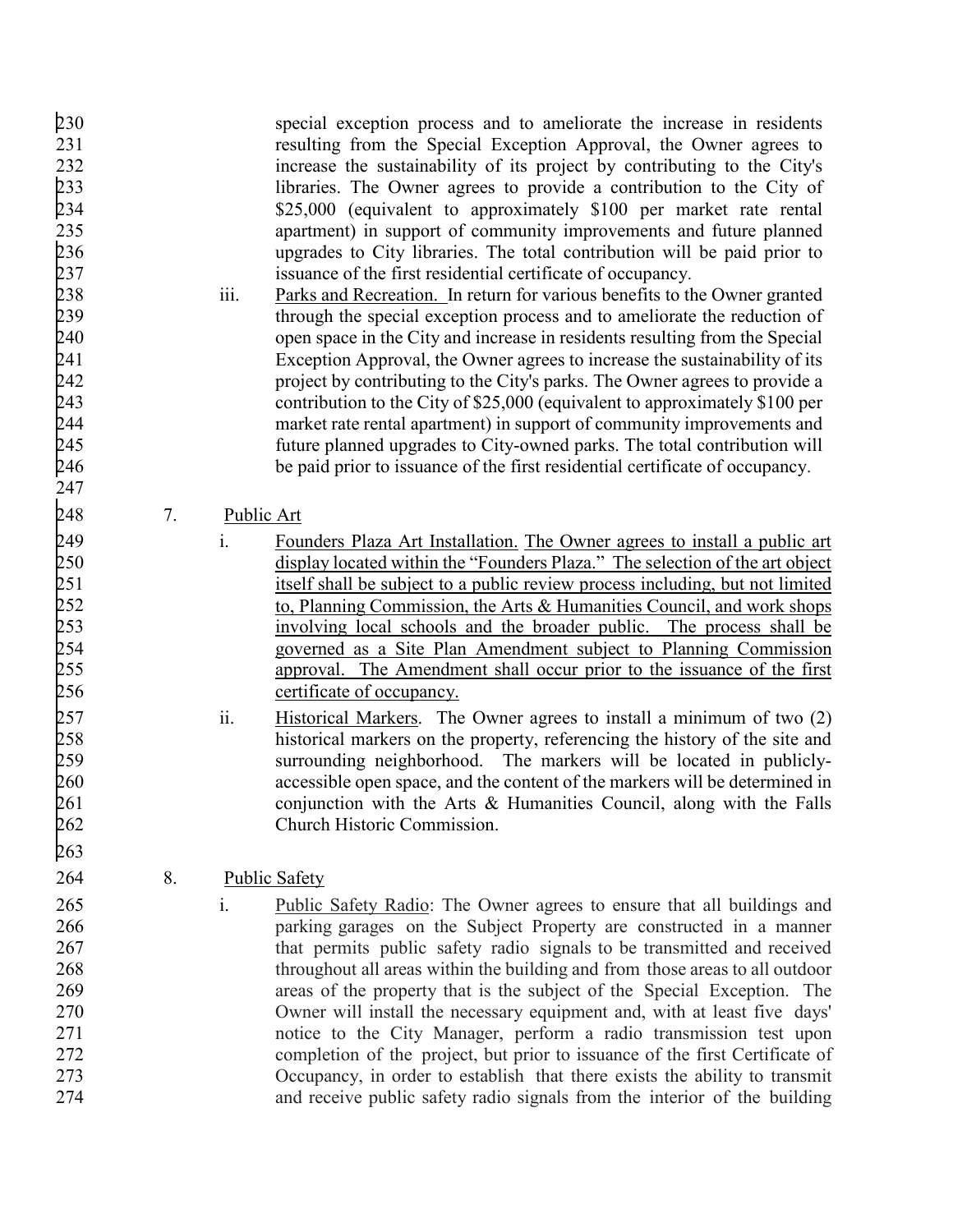| 275        |    |     | and parking garages, including the subterranean levels. The Owner                                                                                       |
|------------|----|-----|---------------------------------------------------------------------------------------------------------------------------------------------------------|
| 276        |    |     | agrees to permit the City Manager or his designee to be present at                                                                                      |
| 277        |    |     | the site during the tests and to verify the results. Should the test fail,                                                                              |
| 278        |    |     | the Owner will find and implement a solution acceptable to the City so as                                                                               |
| 279        |    |     | to resolve the problem with 90 days of the test.                                                                                                        |
|            |    |     |                                                                                                                                                         |
| 280        |    | ii. | Life Safety: The Owner agrees to provide:                                                                                                               |
| 281        |    |     | Emergency Generator: Natural gas, or other approved power supply,<br>$\mathbf{1}$ .                                                                     |
| 282        |    |     | generator sized to accommodate the following loads all at one time for                                                                                  |
| 283        |    |     | the Subject Property:                                                                                                                                   |
| 284        |    |     | 1. Fire Alarm System                                                                                                                                    |
| 285        |    |     | 2. Fire Pump, if equipped                                                                                                                               |
| 286        |    |     | 3. Emergency Hall and Exit Lighting                                                                                                                     |
| 287        |    |     | 4. One Elevator for the Multifamily Use (or enough to be                                                                                                |
| 288        |    |     | sufficient to provide ADA egress from all units)                                                                                                        |
| 289        |    |     | 5. Domestic Water Pumps, if equipped, so that residents can                                                                                             |
| 290        |    |     | maintain water throughout the building during a power outage;                                                                                           |
| 291        |    |     | and                                                                                                                                                     |
| 292        |    |     | 6. Sump Pumps.                                                                                                                                          |
| 293        |    |     | ii. Fire command center with control and annunciation of elevators,                                                                                     |
| 294        |    |     | generator, fire pump, and HVAC systems, including a separate cooling                                                                                    |
| 295        |    |     |                                                                                                                                                         |
|            |    |     |                                                                                                                                                         |
| 296        |    |     | system for the command center.                                                                                                                          |
| 297        | 9. |     |                                                                                                                                                         |
|            |    | i.  | Transportation                                                                                                                                          |
| 298<br>299 |    |     | <b>Transportation Demand Management (TDM) and Parking Management</b>                                                                                    |
| 300        |    |     | Plan. The Owner agrees to develop and implement a TDM program as shall                                                                                  |
| 301        |    |     | be referenced in a Transportation Management Plan that will be prepared                                                                                 |
| 302        |    |     | as a part of the site plan process, with final approval by Planning                                                                                     |
| 303        |    |     | Commission. The Owner agrees to implement the TDM program and<br>Parking Management Plan, together, in a way that achieves the goals of i)              |
|            |    |     |                                                                                                                                                         |
| 304<br>305 |    |     | reducing onsite parking demand by 26 percent from City Standards; and ii)                                                                               |
|            |    |     | reducing the number of PM peak hour vehicle trips for the multi-family                                                                                  |
| 306        |    |     | uses by 25 percent from ITE Trip Generation Manual 10 <sup>th</sup> Edition                                                                             |
| 307        |    |     | predictions. The TDM program will include a list of infrastructure and                                                                                  |
| 308        |    |     | incentives to be provided as well as monitoring programs and additional                                                                                 |
| 309        |    |     | techniques to be administered in the event performance goals are not                                                                                    |
| 310        |    |     | achieved. In addition, the TDM program will categorize infrastructure,                                                                                  |
| 311        |    |     | techniques and incentives (hereafter collectively referred to as "elements")                                                                            |
| 312        |    |     | as falling into one or more of four categories: (1) Site Design, Infrastructure                                                                         |
| 313        |    |     | and Options; (2) Promotion, education and incentives; (3) Monitoring and                                                                                |
| 314        |    |     | Enforcement; and/or (4) Adaptive Management. The Owner agrees to work                                                                                   |
| 315        |    |     | with the City Manager to reach agreement as to how the elements will be                                                                                 |
| 316        |    |     | used at any given time. The Owner agrees that City of Falls Church staff                                                                                |
| 317<br>318 |    |     | upon prior written notice to the Owner's designated representative will<br>have access to the garage(s) on the Subject Property at all times to conduct |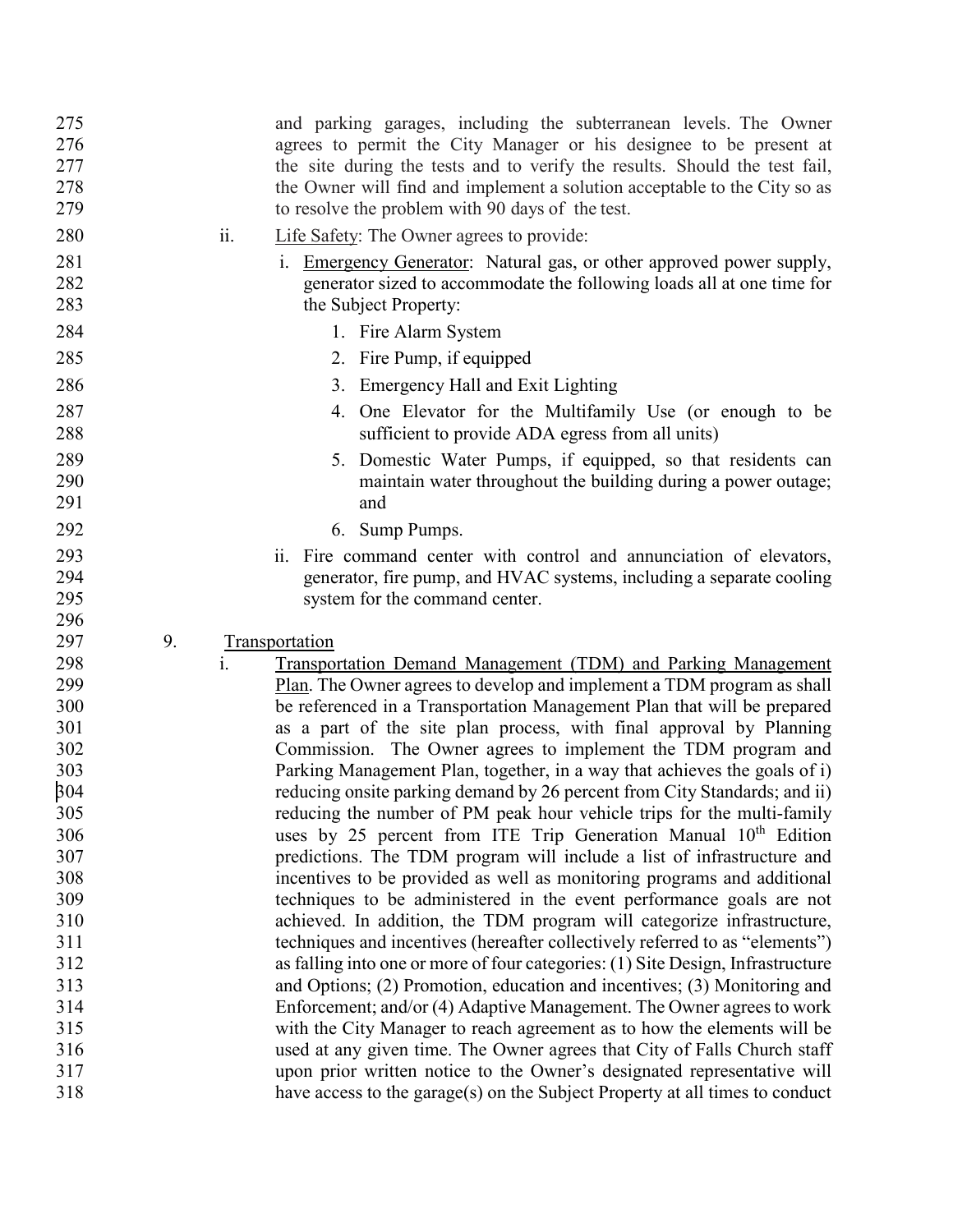| 319 |      | parking utilization counts and to monitor compliance with the TDM and            |
|-----|------|----------------------------------------------------------------------------------|
| 320 |      | Parking Management Plans.                                                        |
| 321 | ii.  | West Broad Street Traffic Signal. The Owner agrees to submit a signal            |
| 322 |      | modification plan and, subject to City and/or VDOT approval, adjust the          |
| 323 |      | improve the performance<br>timing/phasing to<br>signal<br>of the                 |
| 324 |      | signal. Specifically, the signal modification plan will seek to eliminate the    |
| 325 |      | split signal phasing for the West Street approaches and replace with             |
| 326 |      | concurrent left turn phasing. These improvements may include appropriate         |
| 327 |      | striping modifications within the geometric limits of the intersection as        |
| 328 |      | coordinated with the City and VDOT.                                              |
| 329 | iii. | Bus Stop: The Owner agrees to construct a bus stop including a shelter           |
| 330 |      | with appropriate signage and landing pad amenities at a location generally       |
| 331 |      |                                                                                  |
|     |      | shown on the CDP, but with the final location to be determined in                |
| 332 |      | coordination with the City Manager as being consistent with the City's Bus       |
| 333 |      | Stop & Shelter Plan during Site Plan approval. The bus stop design and           |
| 334 |      | amenities shall be included in the Site Plan approval, and will be in            |
| 335 |      | conformance with the City's adopted Bus Stop & Shelter Plan, which               |
| 336 |      | provides specifications and target locations for such bus stops. The shelter     |
| 337 |      | shall include conduit and electrical service to allow for installation of a real |
| 338 |      | time bus information sign. The Owner further agrees that, in lieu of             |
| 339 |      | building the shelters, and at the discretion of City, the Owner may pay the      |
| 340 |      | City \$40,000 prior to the issuance of building permits for the project, as its  |
| 341 |      | contribution toward a bus shelter elsewhere in the City.                         |
| 342 | iv.  | Crosswalks.                                                                      |
| 343 |      | i. The Owner agrees to construct pedestrian crosswalks along the west            |
| 344 |      | and south legs of the West Broad and South West Street intersection,             |
| 345 |      | including the reconfiguration of accessible ramps.                               |
| 346 |      | ii. The Owner agrees to install new crosswalks along South West Street           |
| 347 |      | near the Ellison Street intersections that better align the pedestrian           |
| 348 |      | crossing, as illustrated in the Site Plan. The crosswalks will service           |
| 349 |      | both the east-west connection as well as the north-south connection on           |
| 350 |      | the east side of South West Street, and will include accessible ramp             |
| 351 |      | improvements. The Owner will also construct curb extensions (bump                |
| 352 |      | outs) along both directions of the east-west crosswalk on South West             |
| 353 |      | Street for pedestrian safety and traffic calming purposes, effectively           |
| 354 |      | reducing the width of South West Street to 22 feet.                              |
| 355 | V.   | <b>Traffic Calming.</b>                                                          |
| 356 |      | i. The Owner agrees to installing radar "Your Speed" speed limit signs in        |
| 357 |      | both directions of South West Street near the intersection of Ellison            |
| 358 |      | Street. Final location of these signs will be coordinated with the City          |
| 359 |      | at Site Plan. If the City decides that an alternative form of traffic            |
| 360 |      |                                                                                  |
| 361 |      | calming is more appropriate, this can be revised during the Site Plan            |
|     |      | process.                                                                         |
| 362 |      | The Owner agrees to construct a median break along West Broad Street<br>11.      |
| 363 |      | to allow for left-turn movements out of the parking garage, but                  |
| 364 |      | restricting left-turn in movements. The parking garage will contain a            |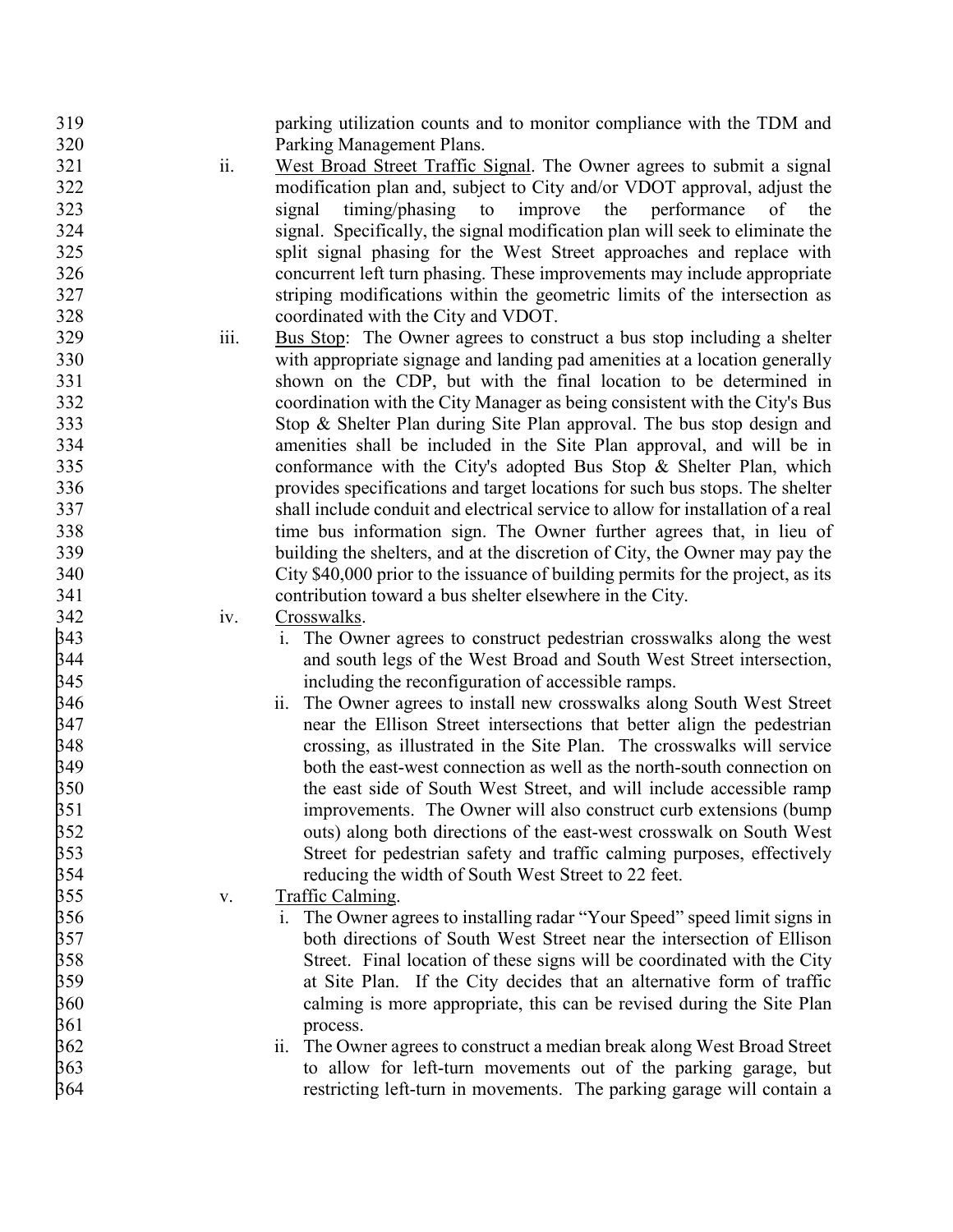| 365 |     |       | dedicated left-turn lane to allow for ease of egress onto West Broad           |
|-----|-----|-------|--------------------------------------------------------------------------------|
| 366 |     |       | Street. Appropriate signage and pedestrian safety measures will be             |
| 367 |     |       | coordinated with the City at Site Plan.                                        |
| 368 |     | vi.   | <b>Ellison Street Parking.</b> The Owner agrees to work with the City Staff to |
| 369 |     |       | effectuate a parking zone restriction along Ellison Street restricting on-     |
| 370 |     |       | street parking to residents of the adjacent neighborhood only. No residents,   |
| 371 |     |       | workers, or visitors of the Subject Property shall be allowed to park along    |
| 372 |     |       | Ellison Street. To assist in those efforts, the Owner voluntary commits to     |
| 373 |     |       | a cash contribution to the City of \$10,000, to be utilized at the City and    |
| 374 |     |       | neighborhood's discretion, for items such as signage, street improvements,     |
| 375 |     |       | and striping. The total contribution shall be paid at the time of the issuance |
| 376 |     |       | of the first residential certificate of occupancy.                             |
| 377 |     | vii.  | Delivery Parking. The Owner commits to allocating a minimum of three           |
| 378 |     |       | (3) parking spaces interior to the garage for rideshare and food               |
| 379 |     |       | delivery/pickup parking. Those spaces shall be located on the main level       |
| 380 |     |       | of the garage in a convenient and proximate area that provides direct access   |
| 381 |     |       | to the retail spaces.                                                          |
| 382 |     | viii. | Bicycles: The Owner shall provide secure bicycle storage facilities            |
| 383 |     |       | consistent with those shown on the CDP for the residential uses of the         |
| 384 |     |       |                                                                                |
| 385 |     |       | project as well as short-term bicycle parking for the commercial uses of       |
|     |     |       | the project. Bike storage shall be consistent with the Bicycle Parking         |
| 386 |     |       | Requirements of the City's Zoning Ordinance, and will have convenient          |
| 387 |     |       | access to external garage entrances and internal pedestrian entrances and      |
| 388 |     |       | elevators. These facilities will be finalized and approved as part of Site     |
| 389 |     |       | Plan approval.                                                                 |
| 390 |     | ix.   | City Sidewalk Improvements: The Owner voluntary commits to a cash              |
| 391 |     |       | contribution to the City of \$100,000 to be utilized for the improvement of    |
| 392 |     |       | City sidewalks and streets located within a 1,000-foot radius of the project   |
| 393 |     |       | via the City's "missing links" program. The total contribution shall be        |
| 394 |     |       | paid at the time of the issuance of the first residential certificate of       |
| 395 |     |       | occupancy.                                                                     |
| 396 |     |       |                                                                                |
| 397 | 10. |       | <b>Environmental Improvements:</b>                                             |
| 398 |     | 1.    | Green Building Criteria: The Owner agrees to have the project designed         |
| 399 |     |       | such that a Leadership in Energy and Environmental Design ("LEED")             |
| 400 |     |       | Accredited Professional ("LEED AP") can and will certify that the project      |
| 401 |     |       | is likely to yield at least the points necessary to achieve status of LEED     |
| 402 |     |       | Gold under LEED-Multifamily Mid-Rise v4. Additionally, the Owner               |
| 403 |     |       | commits to achieving a minimum 20 percent improvement in baseline              |
| 404 |     |       | energy performance. Prior to site plan approval, the Owner will provide        |
| 405 |     |       | the City with a LEED checklist and scorecard as prepared by a LEED AP          |
| 406 |     |       | that demonstrates that the project is designed to achieve both LEED Gold       |
| 407 |     |       | certification and the 20 percent improvement in energy performance.            |
| 408 |     |       | Following completion of construction and occupancy, and in accordance          |
| 409 |     |       | with LEED guidelines, the Owner will prepare the necessary                     |
| 410 |     |       | documentation to seek official LEED certification from the U.S. Green          |
|     |     |       |                                                                                |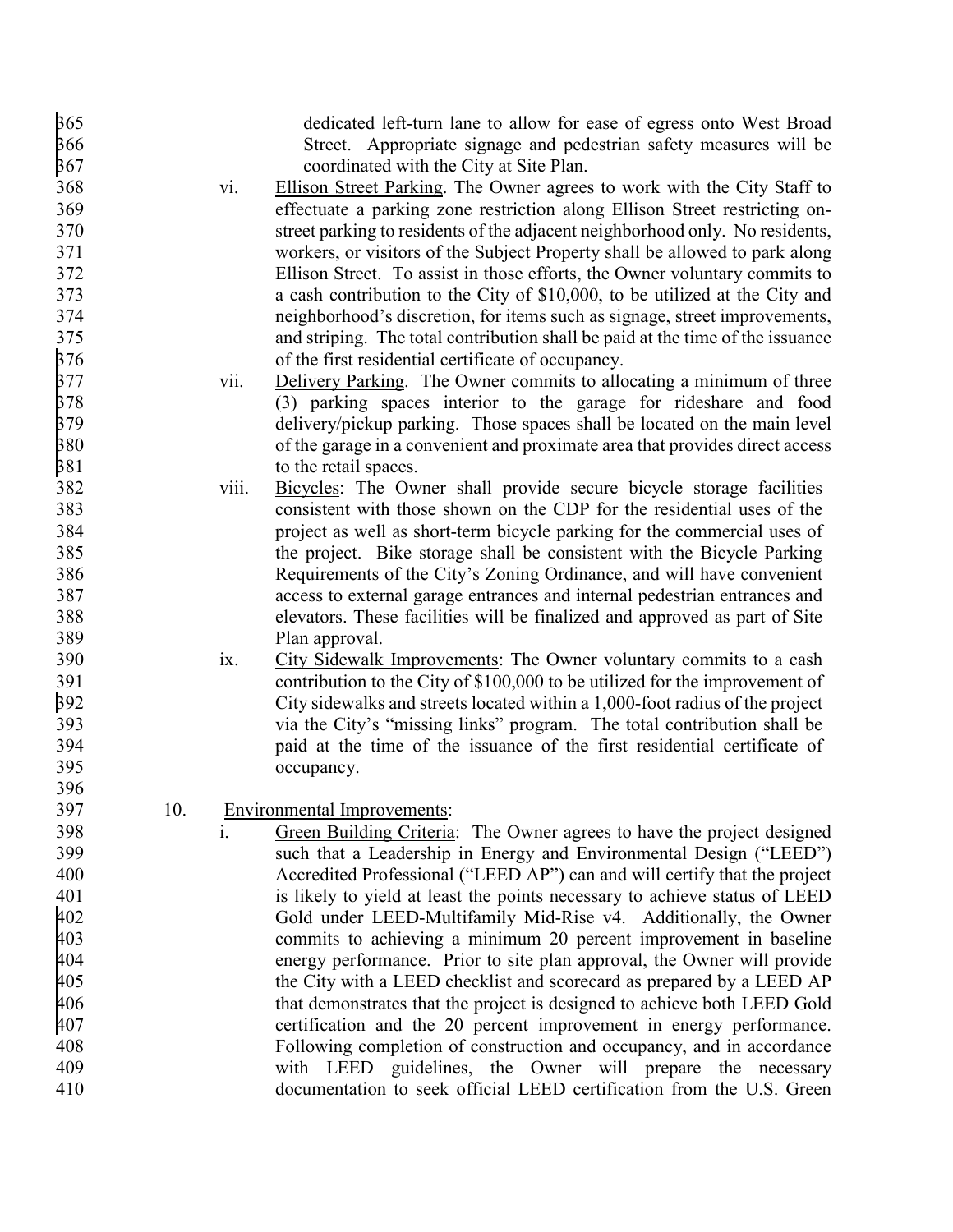Building Council. Prior to the issuance of first certificate of occupancy, the Applicant will post a \$50,000 bond or letter of credit for the project which includes terms approved in advance by the City Manager to assure the City that the Owner will satisfy its obligations under this paragraph to achieve LEED Gold certification. If the project achieves the intended LEED certification within three (3) years after issuance of a certificate of occupancy for the last residential unit, then the associated bond or letter of credit will be released by the City. If the project does not achieve the intended LEED certification within three (3) years after the issuance of the last certificate of occupancy but fell within five (5) points of attainment intended LEED certification, 50% of the bond or letter of credit will be released to the Owner; the City will redeem the other 50% of the associated bond or letter of credit for City environmental improvements at the project location and/or vicinity with the scope at the City's sole discretion If the project does not achieve the intended LEED certification within three (3) years after the issuance of the last certificate of occupancy but was more than five (5) points from attaining the intended LEED certification, the City will redeem the associated bond or letter of credit for City environmental improvements at the project location and/or vicinity with the scope at the City's sole discretion. ii. Future Solar Panels: The Owner agrees to aggregate rooftop mechanical systems to the best extent possible, and to take into consideration the possibility that in the future an opportunity may arise for installation of rooftop solar panels to capture solar energy to be sold to the grid. In such future event the Owner agrees to a good faith evaluation of the feasibility of allowing the installation of solar panels for providing solar energy to the grid; provided however, the Owner reserves the right for the future installation of solar panels to provide solar energy to be consumed exclusively by the project . iii. Electric Vehicle Charging Station: The Owner agrees that a minimum of five percent of the total parking spaces will be installed with charging stations for electric vehicles . The Owner further agrees to provide conduit 443 for up to 50% of the total parking spaces to include charging stations for<br>444 electric vehicles in the future. The location of the charging stations will be electric vehicles in the future. The location of the charging station s will be determined at Site Plan Approval, but will include stations and conduit in both the residential and commercial portions of the project . iv. Storm Drainage and Runoff: The Owner agrees to provide storm water management in conformance with that shown on the CDP. Owner agrees to reduce the storm water runoff from the site during a 10 -year storm by an additional 20% from the minimum requirements set forth in Chapter 35 of the City Code. Existing conditions may be used as the basis of the peak flow calculation. v. Lighting: The Owner agrees that all exterior lighting for the Subject Property shall comply with the City Ordinances with respect to spill over to residential neighborhood south of the project, and exterior lighting shall be shielded and directed away from any adjacent residential property. To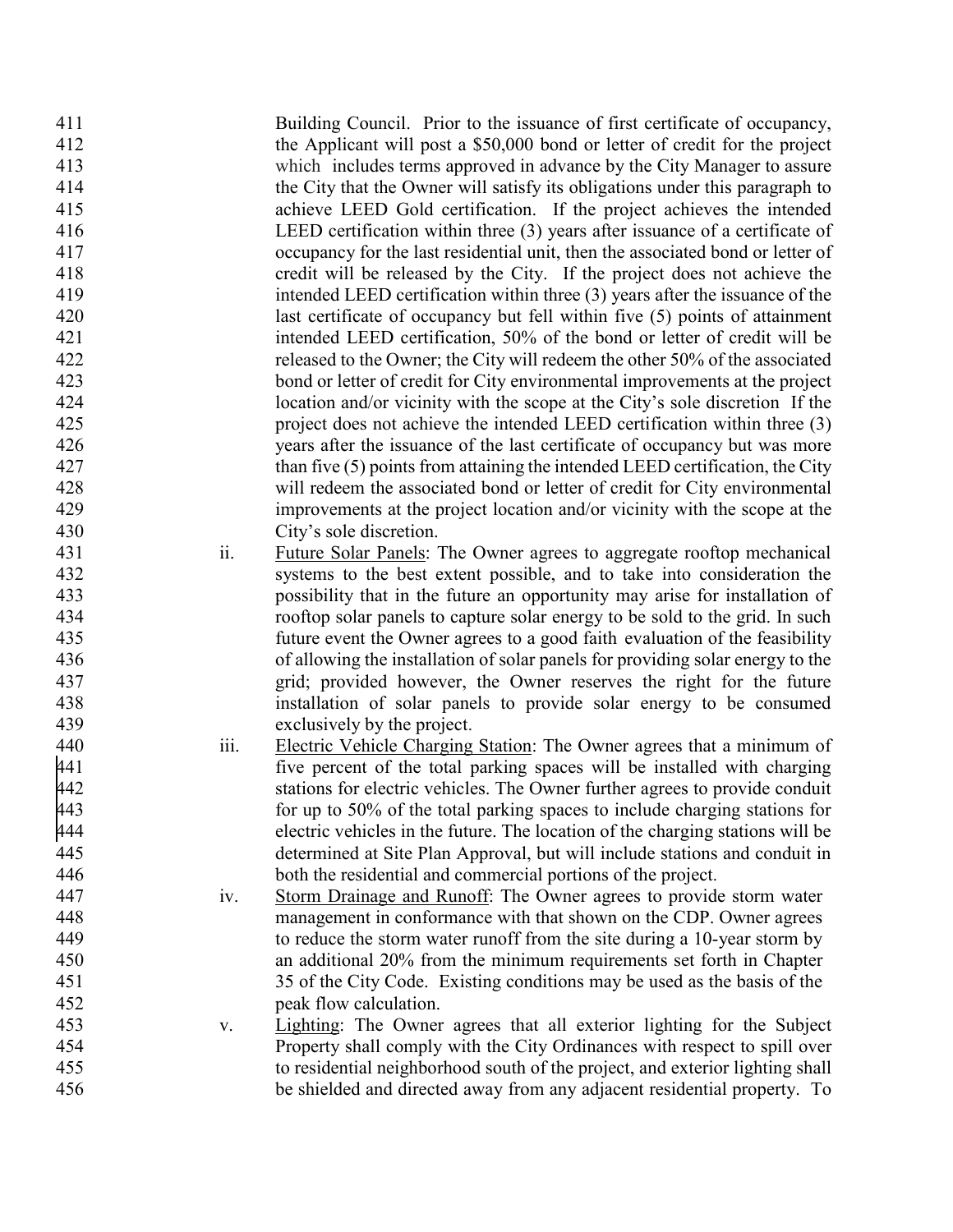| 457        |     |                | the extent feasible, low energy light fixtures will be used. The lighting plan                                                         |
|------------|-----|----------------|----------------------------------------------------------------------------------------------------------------------------------------|
| 458        |     |                | for exterior lighting on Ellison Street will incorporate dark sky lighting                                                             |
| 459        |     |                | principles in accordance with the standards of the International Dark Sky                                                              |
| 460        |     |                | Association.                                                                                                                           |
| 461        |     | vi.            | Installation of Vegetation: The Owner agrees that the vegetation installed                                                             |
| 462        |     |                | for the project will consist of native and regionally adapted species with a                                                           |
| 463        |     |                | majority being from the City's list of recommended plants. Final sizes,                                                                |
| 464        |     |                | species, and placement will be determined as part of the Site Plan                                                                     |
| 465        |     |                | Approval. Plant materials shall be at least the following sizes at                                                                     |
| 466        |     |                | installation:                                                                                                                          |
| 467        |     |                | i. Evergreen trees (8 to 10 feet in height at planting)                                                                                |
| 468        |     |                | Shade trees (minimum 2.5 inch caliper, 14 feet in height at<br>ii.                                                                     |
| 469        |     |                | planting on W Broad Street and minimum 2.5 inch caliper                                                                                |
| 470        |     |                | otherwise)                                                                                                                             |
| 471        |     |                | iii. Large shrubs (minimum 24 inches)                                                                                                  |
| 472        |     |                | iv. Small shrubs (minimum 18 inches)                                                                                                   |
|            |     |                |                                                                                                                                        |
| 473        |     |                | The timing of installation of vegetation shall be determined during the                                                                |
| 474        |     |                | Site Plan Approval. The City Arborist may allow modification to the                                                                    |
| 475        |     |                | timing of installation based on the planting season, availability of plant                                                             |
| 476        |     |                | materials, or weather, which may not permit installation of plant                                                                      |
| 477        |     |                | materials and/or street trees by the required timing.                                                                                  |
| 478        |     |                |                                                                                                                                        |
| 479        | 11. |                | Affordable Housing Contribution: The Owner agrees to provide affordable                                                                |
| 480        |     |                | housing on the following terms:                                                                                                        |
| 481        |     | $\mathbf{i}$ . | Provision of Affordable Dwelling Units                                                                                                 |
| 482<br>483 |     |                | i. Baseline: The Owner will provide affordable dwelling units ("ADUs")                                                                 |
| 484        |     |                | in the project equal to twelve (12) percent of the total number of<br>dwelling units (rounded up to the nearest whole number) actually |
| 485        |     |                | The proportion of ADUs will follow the same<br>constructed.                                                                            |
| 486        |     |                | proportionate mix for the market rate units in the project. The ADU's                                                                  |
| 487        |     |                | shall be offered for rents split equally (50% each, rounded up to the                                                                  |
| 488        |     |                | nearest whole number) at two income tiers: those that are affordable                                                                   |
| 489        |     |                | to households whose income is no more than 60% of HUD PMSA                                                                             |
| 490        |     |                | AMI, and those that are affordable to households whose income is no                                                                    |
| 491        |     |                | more than 80% of HUD PMSA AMI.                                                                                                         |
| 492        |     | ii.            | Cash in Lieu Payment. Prior to issuance of the first residential occupancy                                                             |
| 493        |     |                | permit for the project, and upon the written agreement of the City, the                                                                |
| 494        |     |                | Owner may make a cash contribution to the City's housing trust fund in                                                                 |
| 495        |     |                | lieu of providing some or all of the ADUs described in this Voluntary                                                                  |
| 496        |     |                | Concession. The amount of the cash contribution shall be mutually agreed                                                               |
| 497        |     |                | upon by the City and the Owner. If the City and the Owner cannot                                                                       |
| 498        |     |                | mutually agree upon a contribution amount, then the Owner will provide                                                                 |
| 499        |     |                | ADUs in conformance with the provisions in this Voluntary Concession                                                                   |
| 500        |     |                | 11.                                                                                                                                    |
| 501        |     | iii.           | Conditions Applicable to ADUs. The following conditions are applicable                                                                 |
| 502        |     |                | to any ADUs provided pursuant to this Voluntary Concession 11. They                                                                    |
|            |     |                |                                                                                                                                        |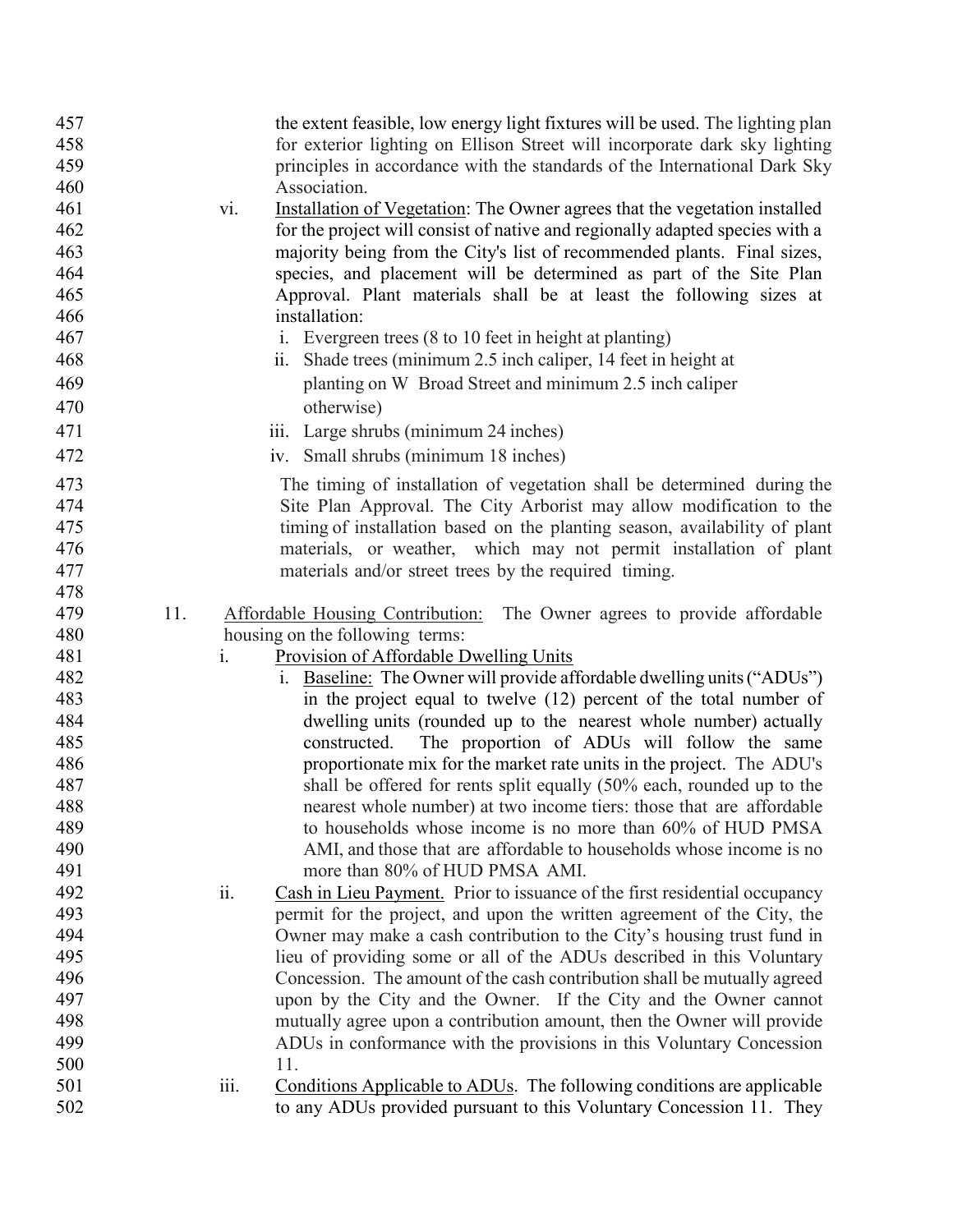| 503 |      | shall not apply if a cash in lieu payment is provided.                  |
|-----|------|-------------------------------------------------------------------------|
| 504 | 1.   | The ADU size will be in keeping with the typical unit size in the       |
| 505 |      | project for each similar unit type. The ADUs will be dispersed          |
| 506 |      | throughout the project. If the Owner provides parking for market-rate   |
| 507 |      | units, the Owner shall provide at least one parking space for each      |
| 508 |      | comparable ADU unit. If a parking fee is imposed, the same parking      |
| 509 |      | fee shall apply to comparable ADU units. The Owner shall have the       |
| 510 |      | right to require the payment of security deposits and other deposits or |
| 511 |      | fees for ADU units that are also charged to market-rate units with the  |
| 512 |      | exception of amenities fees. Tenants of the ADUs shall have access to   |
| 513 |      | the same amenities as market rate tenants.                              |
| 514 | 11.  | The Owner agrees to record Restrictive Covenants among the land         |
| 515 |      | records of the Clerk of the Circuit Court of Arlington County, which    |
| 516 |      | shall define terms and conditions of the ADUs as such terms and         |
| 517 |      | conditions are agreed to in these Voluntary Concessions regarding       |
| 518 |      | issues including, but not limited to, price control periods and         |
| 519 |      | owner/renter occupancy and the matters agreed to in these voluntary     |
| 520 |      | concessions. These Covenants shall run with the land and be an          |
| 521 |      | encumbrance on the ADUs. The Covenants shall be recorded with           |
| 522 |      | the City's land records in Arlington County, after certification by the |
| 523 |      | City Manager of their conformance with these Voluntary Concessions,     |
| 524 |      | and evidence of such recordation will be provided to the Zoning         |
| 525 |      | Administrator before a Certificate of Occupancy is issued for any       |
| 526 |      | dwelling unit in the project.                                           |
| 527 | iii. | The Owner will rent the ADUs directly or through its designated         |
| 528 |      | agent to qualified tenants, as determined by the City. The City will    |
| 529 |      | regulate and establish ADU qualification priorities.                    |
| 530 |      | The monthly rent for the ADUs will be set by the Housing                |
| 531 | 1V.  | Commission with reference to the U.S. Department of Housing and         |
| 532 |      | Urban Development ("HUD") Washington Primary Metropolitan               |
| 533 |      | Statistical Area ("PMSA") area median household income ("AMI").         |
| 534 |      |                                                                         |
|     |      | Such rent and unit mixes will be in effect for the life of the Project. |
| 535 |      | ADU monthly rent shall include an additional amount as calculated       |
| 536 |      | by the percentage increase in AMI, but not less than the original       |
| 537 |      | ADU monthly rents listed above.                                         |
| 538 |      | v. If any ADU rental units are marketed for sale as individually and    |
| 539 |      | separately owned condominiums within 20 years after the certificate     |
| 540 |      | of occupancy is issued for the residential building, then such ADU      |
| 541 |      | units will become home ownership units subjected to the conditions      |
| 542 |      | in Voluntary Concession 11(iii)(vi-vii) below. The City will be         |
| 543 |      | notified a minimum of 120 days prior to the sale of the first ADU       |
| 544 |      | condominium unit. All ADUs that the Owner desires to sell will be       |
| 545 |      | made available for sale within 6 months after the 120 notice. Tenants   |
| 546 |      | of individual ADU units will be given the right to purchase their       |
| 547 |      | individual unit at prices established under Voluntary Concession        |
| 548 |      | 11(vii). ADU tenants opting not to purchase will receive relocation     |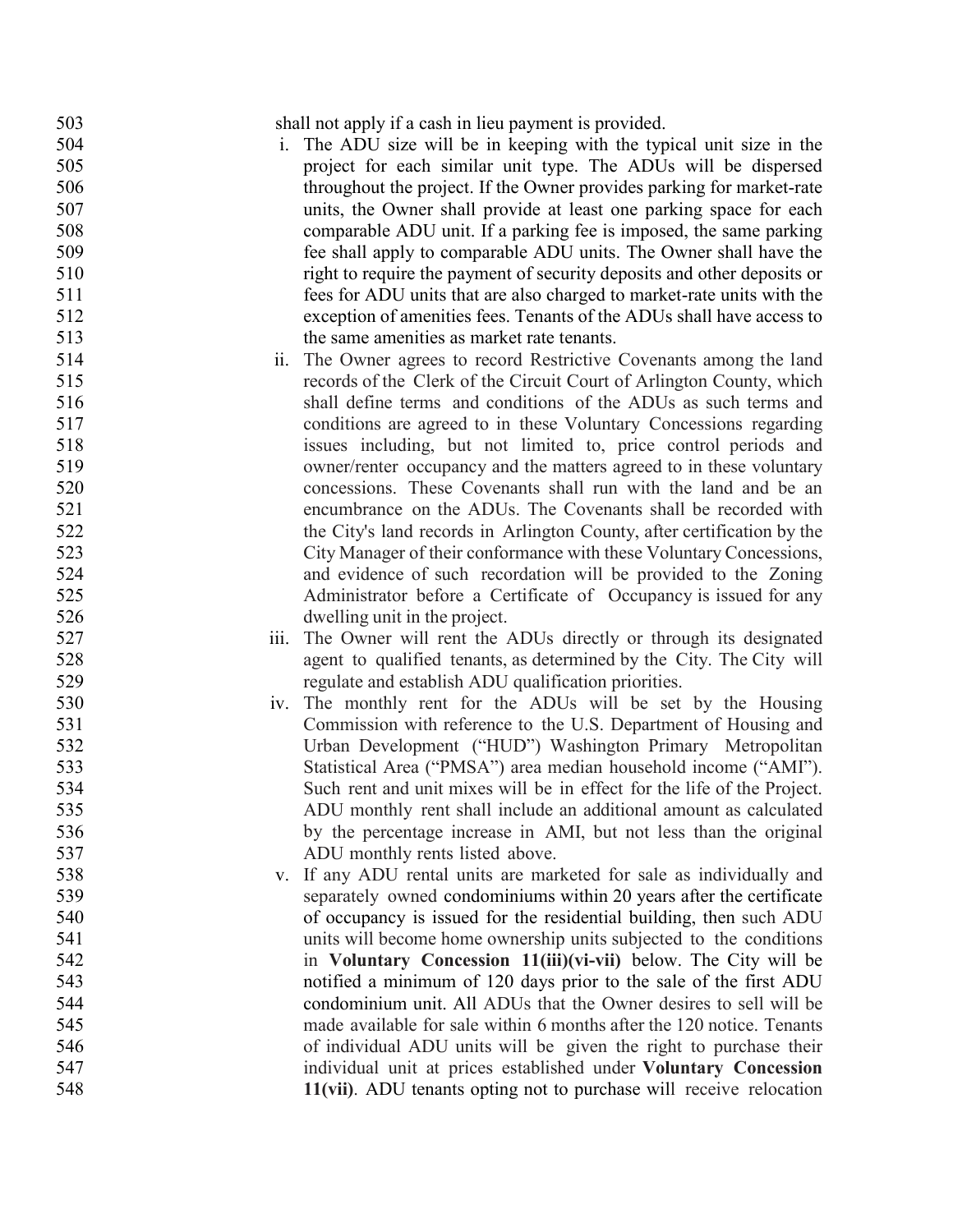benefits from the Owner as outlined in the City of Falls Church Voluntary Relocation policy.

- vi. If sold as a condominium, the Owner agrees to use commercially reasonable efforts to reduce and minimize condominium fees for such ADUs as allowed by the Virginia Condominium Act and applicable law. Upon written notification by the Owner (as outlined by the City) that an ADU is available for sale, the City or its designee will have the right of first offering to purchase the for- sale ADU for a 60-day purchase offer period following delivery of such written notification to the City Manager. In the event the City does not exercise such right to purchase the ADU or ultimately to close on the sale of the ADU, the ADU shall be offered for sale exclusively to City qualified and designated non-profit organizations 562 for a period of 30 days.
- vii. In the event that the ADU is not sold as outlined above, the Owner will be entitled to sell the ADU without further restrictions at market rate. Net sale proceeds received by the Owner in excess of the ADU price will be divided equally between the City and the Owner. The Owner agrees that the ADU sales price will be set by the Housing Commission with reference to the HUD PMSA AMI at a sales price that are affordable to households whose income is no 570 more than 65% of HUD PMSA AMI.
- viii. The ADU sales price will include an additional amount as calculated by the percentage increase in HUD median income at the time building permits are issued, but not less than the original sales prices listed above. The limitations on sale of ADUs will apply for a period of twenty years following the initial sale and with resale within that first twenty years of each subsequent ADU owner's date of purchase.
- ix. ADU tenants/owners will have the same duties, rights and privileges as all other tenants/owners in the project, except as such ADU duties, rights and privileges are expressly altered by these voluntary 581 concessions.
- x. A minimum of one of the ADU units shall be accessible as defined by federal law. Additionally, as provided by federal law, all ADU and market-rate units shall be ADA adaptable.
- xi. The Owner will comply with all applicable fair housing laws.
- 12. Construction Management:
- i. Construction Parking and Staging Plan**:** Prior to issuance of any demolition and/or building permits the Owner agrees to prepare, submit, and obtain the City Manager's approval of a demolition and staging plan for the project. All demolition and construction of the project shall be done in conformance with the approved demolition and staging plan. Once a contractor has been selected for the project, the Owner will prepare a Construction Parking Plan and a Construction Haul Route and Staging Plan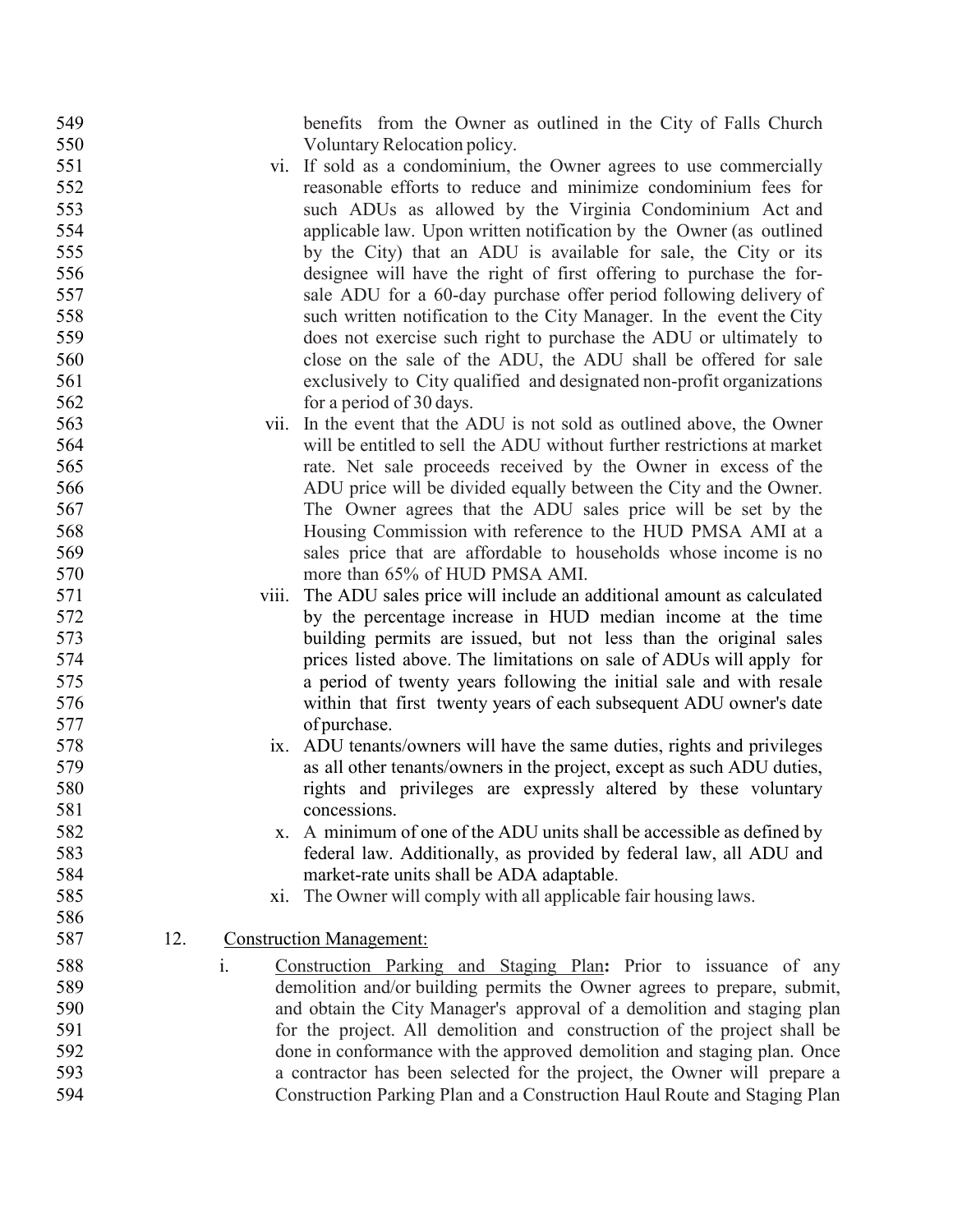to be enforced by the Owner for the entire construction phase of the project, and to obtain the City Manager's approval of the plan as providing sufficient parking or other transportation services for working to the site, and not having an adverse impact on traffic safety, prior to the issuance of any building permit for the project. The Owner acknowledges and agrees that violations of these Plans during construction can result in a Stop Work Order and other enforcement measures by theCity.

- ii. Community Liaison During Construction: The Owner agrees to designate a representative who is physically present on a regular basis on the Subject Property to serve as a liaison to the community throughout the duration of construction. The Owner agrees to provide the name and telephone number of the liaison, in writing, to the City Manager prior to commencement of any work on the site. The Owner agrees to have the representative schedule meeting with the community, at an accessible location, no less frequently than quarterly. The Owner further agrees to hold such meetings, after notifying the City Manager, and the residents at least ten days prior to the date of such meeting, and to permit residents to speak at the meeting to air their concerns.
- iii. Excavation Monitoring **:** The Owner agrees to continuously monitor for soil movement and structural damage to adjacent structures during and after excavation for the project. Structures within a distance equivalent to or less than the depth of the excavation plus 10 feet will be surveyed by the Owner for pre -development conditions and compared to post - development conditions. For such structures, the Owner agrees to provide 619 insurance coverage for damage caused by excavations or construction<br>620 constructions activities, as independently verified by a third-party engineering activities, as independently verified by a third -party engineering consultant provided by the Owner. In no way will this provision limit the liability of the Owner or its contractors for damages caused by constructionactivity.
- iv. Sidewalk Accessibility **:** The Owner agrees to maintain safe pedestrian walkways throughout construction and thereafter, and to ensure that such walkways are, at all times, separated from street traffic. If vertical/above -grade construction is to occur adjacent to an active sidewalk, appropriate overhead protection and lighting shall be provide with approval from Building Safety. Sidewalks shall not be completely closed on either side of the street, unless the City Manager or his designee approves such closing, after finding that the Owner (1) cannot reasonably provide such a pedestrian walkway, (2) will provide clear signs and access to the sidewalk on the other side of the street, and (3) will manage the closure so that the pedestrian walkway is not closed for more than 15 consecutive days, unless City Manager (or his designee) approves a longer duration .
- v. Pest Control and Plan **:** The Owner agrees to contract with a certified pest control company licensed to do such business in the Commonwealth of Virginia for a thorough extermination of any pests and/or rodents that may be present on the Subject Property and provide a containment plan prior to the start of demolition work and/or any other land disturbing activities, and throughout construction. The pest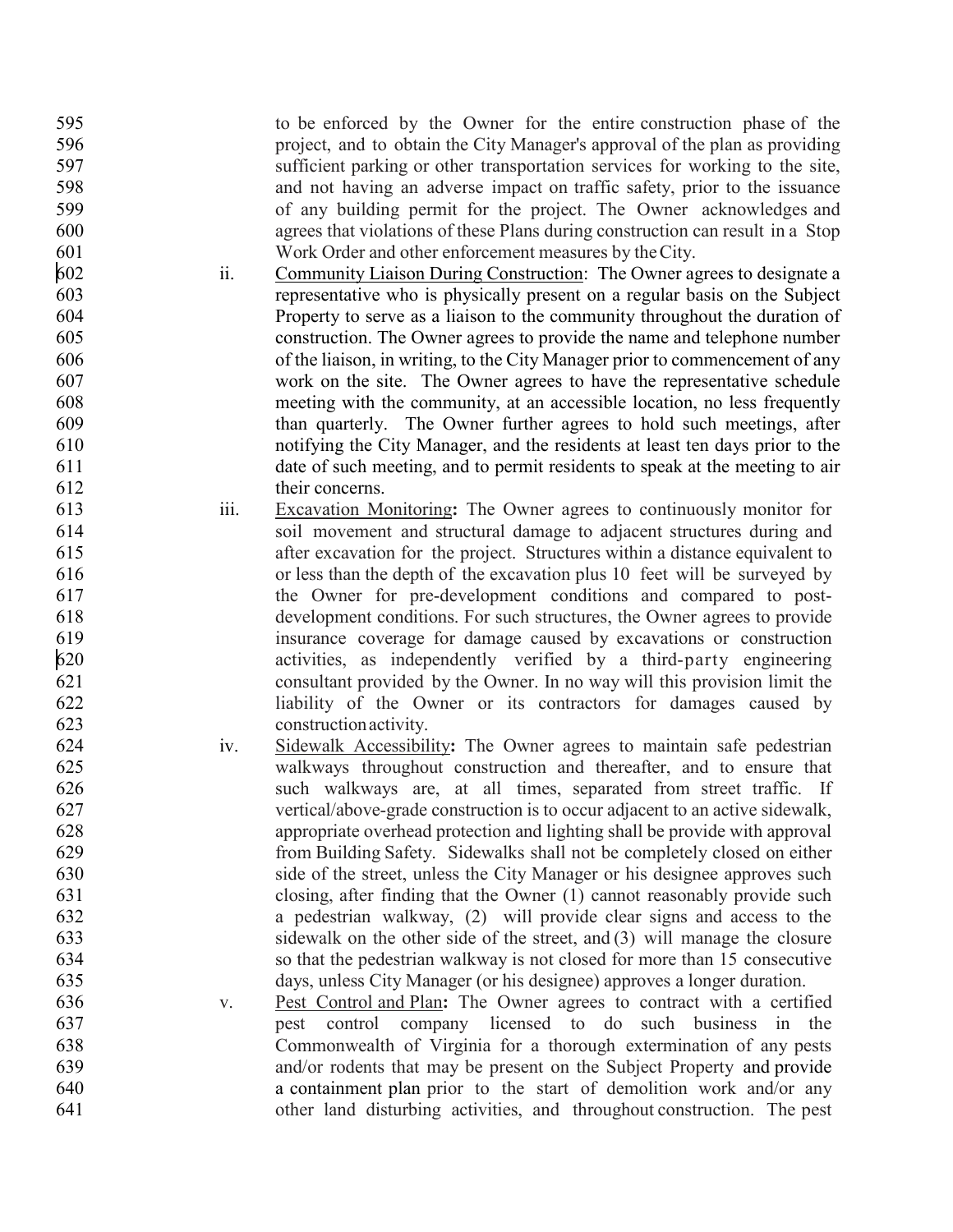| 643<br>prior to issuance of a demolition permit.<br>644<br>Pavement Rideability During Construction: The Owner agrees to monitor,<br>vi.<br>645<br>by visual observation, the integrity of the roadway surfaces adjacent to the<br>646<br>Subject Property, including W. Broad Street, S. West Street, and Ellison<br>647<br>Street, during construction of the project. The Owner agrees to repair those<br>648<br>portions of the adjacent streets that are agreed upon by Owner and the |  |
|--------------------------------------------------------------------------------------------------------------------------------------------------------------------------------------------------------------------------------------------------------------------------------------------------------------------------------------------------------------------------------------------------------------------------------------------------------------------------------------------|--|
|                                                                                                                                                                                                                                                                                                                                                                                                                                                                                            |  |
|                                                                                                                                                                                                                                                                                                                                                                                                                                                                                            |  |
|                                                                                                                                                                                                                                                                                                                                                                                                                                                                                            |  |
|                                                                                                                                                                                                                                                                                                                                                                                                                                                                                            |  |
|                                                                                                                                                                                                                                                                                                                                                                                                                                                                                            |  |
|                                                                                                                                                                                                                                                                                                                                                                                                                                                                                            |  |
| 649<br>Director of Public Works and having been damaged by construction traffic                                                                                                                                                                                                                                                                                                                                                                                                            |  |
| 650<br>associated with the project and that materially impact the safe use of the                                                                                                                                                                                                                                                                                                                                                                                                          |  |
| 651<br>roadway from a rideabilty standpoint. This periodic repair during                                                                                                                                                                                                                                                                                                                                                                                                                   |  |
| 652<br>construction, if necessary, shall be in addition to any paving or patch work                                                                                                                                                                                                                                                                                                                                                                                                        |  |
| 653<br>required upon completion of the project. The required repair shall be only                                                                                                                                                                                                                                                                                                                                                                                                          |  |
| 654<br>that directly caused by construction traffic on the Subject Property and shall                                                                                                                                                                                                                                                                                                                                                                                                      |  |
| 655<br>not include damage caused by any other source, including but not limited                                                                                                                                                                                                                                                                                                                                                                                                            |  |
| 656<br>to that caused by others not associated with the project, utility company                                                                                                                                                                                                                                                                                                                                                                                                           |  |
| 657<br>improvements, and other not in the direct control of the Owner or Owner's                                                                                                                                                                                                                                                                                                                                                                                                           |  |
| 658<br>representatives. Furthermore, the Owner shall conduct a pre-construction                                                                                                                                                                                                                                                                                                                                                                                                            |  |
| 659<br>site visit with the Director of Public Works in order to document the                                                                                                                                                                                                                                                                                                                                                                                                               |  |
| 660<br>existing road conditions prior to the start of construction, in addition to a                                                                                                                                                                                                                                                                                                                                                                                                       |  |
| 661<br>final "re-paving plan" that will be included in the approved Site Plan.                                                                                                                                                                                                                                                                                                                                                                                                             |  |
| 662                                                                                                                                                                                                                                                                                                                                                                                                                                                                                        |  |
| 663<br>13.<br>Other terms and Conditions                                                                                                                                                                                                                                                                                                                                                                                                                                                   |  |
| $\mathbf{i}$ .<br>664<br>Owner acknowledges that the Special Exception as granted, runs with the                                                                                                                                                                                                                                                                                                                                                                                           |  |
| 665<br>land and is not transferable to other land.                                                                                                                                                                                                                                                                                                                                                                                                                                         |  |
| ii.<br>666<br>Owner acknowledges that if granted, the Special Exception will be                                                                                                                                                                                                                                                                                                                                                                                                            |  |
| 667<br>contingent upon the conditions noted above, and shall not relieve the                                                                                                                                                                                                                                                                                                                                                                                                               |  |
| 668<br>Owner from compliance with the provisions of all applicant ordinances,                                                                                                                                                                                                                                                                                                                                                                                                              |  |
| 669<br>regulations, or adopted standards.                                                                                                                                                                                                                                                                                                                                                                                                                                                  |  |
| iii.<br>670<br>Owner acknowledges that if granted, the Special Exception shall                                                                                                                                                                                                                                                                                                                                                                                                             |  |
| 671<br>automatically expire, without notice, thirty-six (36) months after the date                                                                                                                                                                                                                                                                                                                                                                                                         |  |
| of approval unless the use has been established or construction has<br>672                                                                                                                                                                                                                                                                                                                                                                                                                 |  |
| 673<br>commenced and been diligently pursued, in accordance with Division 3.                                                                                                                                                                                                                                                                                                                                                                                                               |  |
| Section 48-90. (d), (6) of the City of Falls Church Zoning Ordinance.<br>674                                                                                                                                                                                                                                                                                                                                                                                                               |  |
| 675<br>Site plan approval is defined as approval of the site plan for the subject<br>iv.                                                                                                                                                                                                                                                                                                                                                                                                   |  |
| 676<br>property by the Planning Commission pursuant to Section 48-1142 of the                                                                                                                                                                                                                                                                                                                                                                                                              |  |
| 677<br>Zoning Ordinance. Owner shall apply within 90 days of that Site Plan                                                                                                                                                                                                                                                                                                                                                                                                                |  |
| 678<br>approval for associated administrative staff approvals and related bonds                                                                                                                                                                                                                                                                                                                                                                                                            |  |
| 679<br>using good faith efforts to complete these approvals in a timely manner.                                                                                                                                                                                                                                                                                                                                                                                                            |  |
| 680<br>There may be consideration of one extension of three $(3)$ months for the                                                                                                                                                                                                                                                                                                                                                                                                           |  |
| 681<br>above timeframe at the discretion of the Director of Community Planning                                                                                                                                                                                                                                                                                                                                                                                                             |  |
| 682<br>and Economic Development Services (CPEDS).                                                                                                                                                                                                                                                                                                                                                                                                                                          |  |
| 683<br>The City of Falls Church Commissioner of Revenue and/or his designated<br>$\mathbf{V}$ .                                                                                                                                                                                                                                                                                                                                                                                            |  |
| 684<br>staff shall be provided access to the residential portions of parking garage                                                                                                                                                                                                                                                                                                                                                                                                        |  |
|                                                                                                                                                                                                                                                                                                                                                                                                                                                                                            |  |
| 685                                                                                                                                                                                                                                                                                                                                                                                                                                                                                        |  |
| for inspection of window stickers related to personal property taxes for<br>686<br>vehicles. In the event the access methods are changed or updated the                                                                                                                                                                                                                                                                                                                                    |  |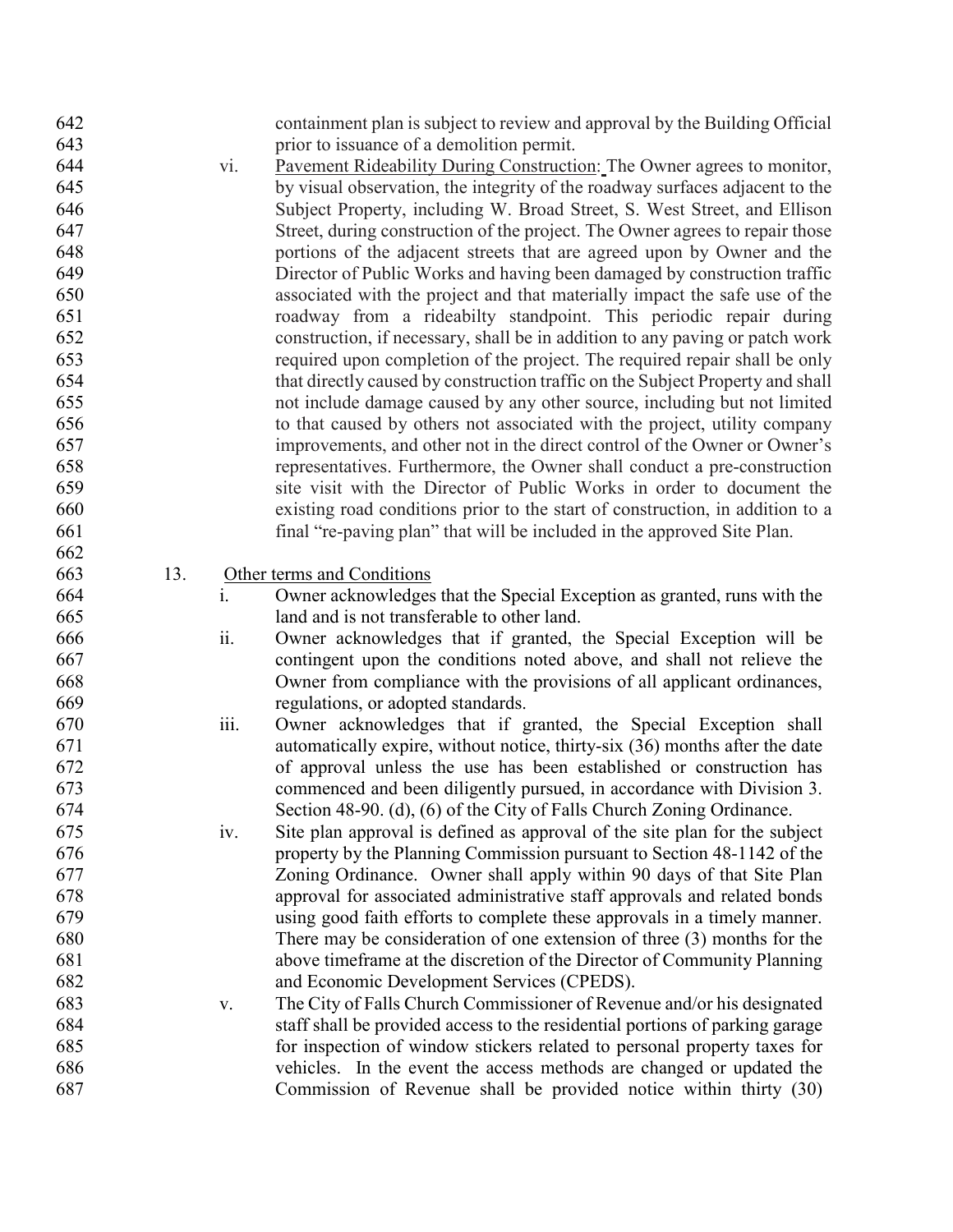| 689<br>Timing of Commitments. Notwithstanding the foregoing, upon<br>vi.<br>690<br>demonstration that despite diligent efforts or due to factors beyond the<br>691<br>Owner's control commitments specified in these Voluntary Concessions<br>have been delayed beyond the timeframes specified, the City Manager<br>692<br>693<br>may agree to a later date for completion of said commitments.<br>694<br>Should the Owner sell its interest or a portion thereof, rights, approvals,<br>vii.<br>or convey a controlling interest to their respective corporations or similar<br>695<br>696<br>legal entity, any purchaser of such interests, rights, approvals, or<br>697<br>controlling interest shall be bound by the terms and conditions contained<br>698<br>herein.<br>699<br>Owner voluntarily submits the foregoing concessions, terms, and<br>viii.<br>700<br>conditions to the City Council to be incorporated by reference within the<br>Resolution for the Special Exception, should City Council grant the<br>701<br>702<br>application for Special Exception.<br>703<br>The Owner acknowledges, understands and agrees that the property shall<br>ix.<br>704<br>only be developed in accordance with the Special Exception as granted.<br>705<br>706<br>707<br>MCRT INVESTMENTS, LLC<br>708<br>709<br>710<br>711<br>712<br>713<br>714<br>715 | 688 | calendar days. |
|-------------------------------------------------------------------------------------------------------------------------------------------------------------------------------------------------------------------------------------------------------------------------------------------------------------------------------------------------------------------------------------------------------------------------------------------------------------------------------------------------------------------------------------------------------------------------------------------------------------------------------------------------------------------------------------------------------------------------------------------------------------------------------------------------------------------------------------------------------------------------------------------------------------------------------------------------------------------------------------------------------------------------------------------------------------------------------------------------------------------------------------------------------------------------------------------------------------------------------------------------------------------------------------------------------------------------------------------------------------|-----|----------------|
|                                                                                                                                                                                                                                                                                                                                                                                                                                                                                                                                                                                                                                                                                                                                                                                                                                                                                                                                                                                                                                                                                                                                                                                                                                                                                                                                                             |     |                |
|                                                                                                                                                                                                                                                                                                                                                                                                                                                                                                                                                                                                                                                                                                                                                                                                                                                                                                                                                                                                                                                                                                                                                                                                                                                                                                                                                             |     |                |
|                                                                                                                                                                                                                                                                                                                                                                                                                                                                                                                                                                                                                                                                                                                                                                                                                                                                                                                                                                                                                                                                                                                                                                                                                                                                                                                                                             |     |                |
|                                                                                                                                                                                                                                                                                                                                                                                                                                                                                                                                                                                                                                                                                                                                                                                                                                                                                                                                                                                                                                                                                                                                                                                                                                                                                                                                                             |     |                |
|                                                                                                                                                                                                                                                                                                                                                                                                                                                                                                                                                                                                                                                                                                                                                                                                                                                                                                                                                                                                                                                                                                                                                                                                                                                                                                                                                             |     |                |
|                                                                                                                                                                                                                                                                                                                                                                                                                                                                                                                                                                                                                                                                                                                                                                                                                                                                                                                                                                                                                                                                                                                                                                                                                                                                                                                                                             |     |                |
|                                                                                                                                                                                                                                                                                                                                                                                                                                                                                                                                                                                                                                                                                                                                                                                                                                                                                                                                                                                                                                                                                                                                                                                                                                                                                                                                                             |     |                |
|                                                                                                                                                                                                                                                                                                                                                                                                                                                                                                                                                                                                                                                                                                                                                                                                                                                                                                                                                                                                                                                                                                                                                                                                                                                                                                                                                             |     |                |
|                                                                                                                                                                                                                                                                                                                                                                                                                                                                                                                                                                                                                                                                                                                                                                                                                                                                                                                                                                                                                                                                                                                                                                                                                                                                                                                                                             |     |                |
|                                                                                                                                                                                                                                                                                                                                                                                                                                                                                                                                                                                                                                                                                                                                                                                                                                                                                                                                                                                                                                                                                                                                                                                                                                                                                                                                                             |     |                |
|                                                                                                                                                                                                                                                                                                                                                                                                                                                                                                                                                                                                                                                                                                                                                                                                                                                                                                                                                                                                                                                                                                                                                                                                                                                                                                                                                             |     |                |
|                                                                                                                                                                                                                                                                                                                                                                                                                                                                                                                                                                                                                                                                                                                                                                                                                                                                                                                                                                                                                                                                                                                                                                                                                                                                                                                                                             |     |                |
|                                                                                                                                                                                                                                                                                                                                                                                                                                                                                                                                                                                                                                                                                                                                                                                                                                                                                                                                                                                                                                                                                                                                                                                                                                                                                                                                                             |     |                |
|                                                                                                                                                                                                                                                                                                                                                                                                                                                                                                                                                                                                                                                                                                                                                                                                                                                                                                                                                                                                                                                                                                                                                                                                                                                                                                                                                             |     |                |
|                                                                                                                                                                                                                                                                                                                                                                                                                                                                                                                                                                                                                                                                                                                                                                                                                                                                                                                                                                                                                                                                                                                                                                                                                                                                                                                                                             |     |                |
|                                                                                                                                                                                                                                                                                                                                                                                                                                                                                                                                                                                                                                                                                                                                                                                                                                                                                                                                                                                                                                                                                                                                                                                                                                                                                                                                                             |     |                |
|                                                                                                                                                                                                                                                                                                                                                                                                                                                                                                                                                                                                                                                                                                                                                                                                                                                                                                                                                                                                                                                                                                                                                                                                                                                                                                                                                             |     |                |
|                                                                                                                                                                                                                                                                                                                                                                                                                                                                                                                                                                                                                                                                                                                                                                                                                                                                                                                                                                                                                                                                                                                                                                                                                                                                                                                                                             |     |                |
|                                                                                                                                                                                                                                                                                                                                                                                                                                                                                                                                                                                                                                                                                                                                                                                                                                                                                                                                                                                                                                                                                                                                                                                                                                                                                                                                                             |     |                |
|                                                                                                                                                                                                                                                                                                                                                                                                                                                                                                                                                                                                                                                                                                                                                                                                                                                                                                                                                                                                                                                                                                                                                                                                                                                                                                                                                             |     |                |
|                                                                                                                                                                                                                                                                                                                                                                                                                                                                                                                                                                                                                                                                                                                                                                                                                                                                                                                                                                                                                                                                                                                                                                                                                                                                                                                                                             |     |                |
|                                                                                                                                                                                                                                                                                                                                                                                                                                                                                                                                                                                                                                                                                                                                                                                                                                                                                                                                                                                                                                                                                                                                                                                                                                                                                                                                                             |     |                |
|                                                                                                                                                                                                                                                                                                                                                                                                                                                                                                                                                                                                                                                                                                                                                                                                                                                                                                                                                                                                                                                                                                                                                                                                                                                                                                                                                             |     |                |
|                                                                                                                                                                                                                                                                                                                                                                                                                                                                                                                                                                                                                                                                                                                                                                                                                                                                                                                                                                                                                                                                                                                                                                                                                                                                                                                                                             |     |                |
|                                                                                                                                                                                                                                                                                                                                                                                                                                                                                                                                                                                                                                                                                                                                                                                                                                                                                                                                                                                                                                                                                                                                                                                                                                                                                                                                                             |     |                |
|                                                                                                                                                                                                                                                                                                                                                                                                                                                                                                                                                                                                                                                                                                                                                                                                                                                                                                                                                                                                                                                                                                                                                                                                                                                                                                                                                             |     |                |
|                                                                                                                                                                                                                                                                                                                                                                                                                                                                                                                                                                                                                                                                                                                                                                                                                                                                                                                                                                                                                                                                                                                                                                                                                                                                                                                                                             |     |                |
| 716                                                                                                                                                                                                                                                                                                                                                                                                                                                                                                                                                                                                                                                                                                                                                                                                                                                                                                                                                                                                                                                                                                                                                                                                                                                                                                                                                         |     |                |
| 717<br>City of Falls Church                                                                                                                                                                                                                                                                                                                                                                                                                                                                                                                                                                                                                                                                                                                                                                                                                                                                                                                                                                                                                                                                                                                                                                                                                                                                                                                                 |     |                |
| 718                                                                                                                                                                                                                                                                                                                                                                                                                                                                                                                                                                                                                                                                                                                                                                                                                                                                                                                                                                                                                                                                                                                                                                                                                                                                                                                                                         |     |                |
| By: $\qquad \qquad$<br>719                                                                                                                                                                                                                                                                                                                                                                                                                                                                                                                                                                                                                                                                                                                                                                                                                                                                                                                                                                                                                                                                                                                                                                                                                                                                                                                                  |     |                |
| 720                                                                                                                                                                                                                                                                                                                                                                                                                                                                                                                                                                                                                                                                                                                                                                                                                                                                                                                                                                                                                                                                                                                                                                                                                                                                                                                                                         |     |                |
| 721<br>Name:                                                                                                                                                                                                                                                                                                                                                                                                                                                                                                                                                                                                                                                                                                                                                                                                                                                                                                                                                                                                                                                                                                                                                                                                                                                                                                                                                |     |                |
| 722                                                                                                                                                                                                                                                                                                                                                                                                                                                                                                                                                                                                                                                                                                                                                                                                                                                                                                                                                                                                                                                                                                                                                                                                                                                                                                                                                         |     |                |
| 723<br>Title:                                                                                                                                                                                                                                                                                                                                                                                                                                                                                                                                                                                                                                                                                                                                                                                                                                                                                                                                                                                                                                                                                                                                                                                                                                                                                                                                               |     |                |
| 724                                                                                                                                                                                                                                                                                                                                                                                                                                                                                                                                                                                                                                                                                                                                                                                                                                                                                                                                                                                                                                                                                                                                                                                                                                                                                                                                                         |     |                |
| 725                                                                                                                                                                                                                                                                                                                                                                                                                                                                                                                                                                                                                                                                                                                                                                                                                                                                                                                                                                                                                                                                                                                                                                                                                                                                                                                                                         |     |                |
| 726                                                                                                                                                                                                                                                                                                                                                                                                                                                                                                                                                                                                                                                                                                                                                                                                                                                                                                                                                                                                                                                                                                                                                                                                                                                                                                                                                         |     |                |